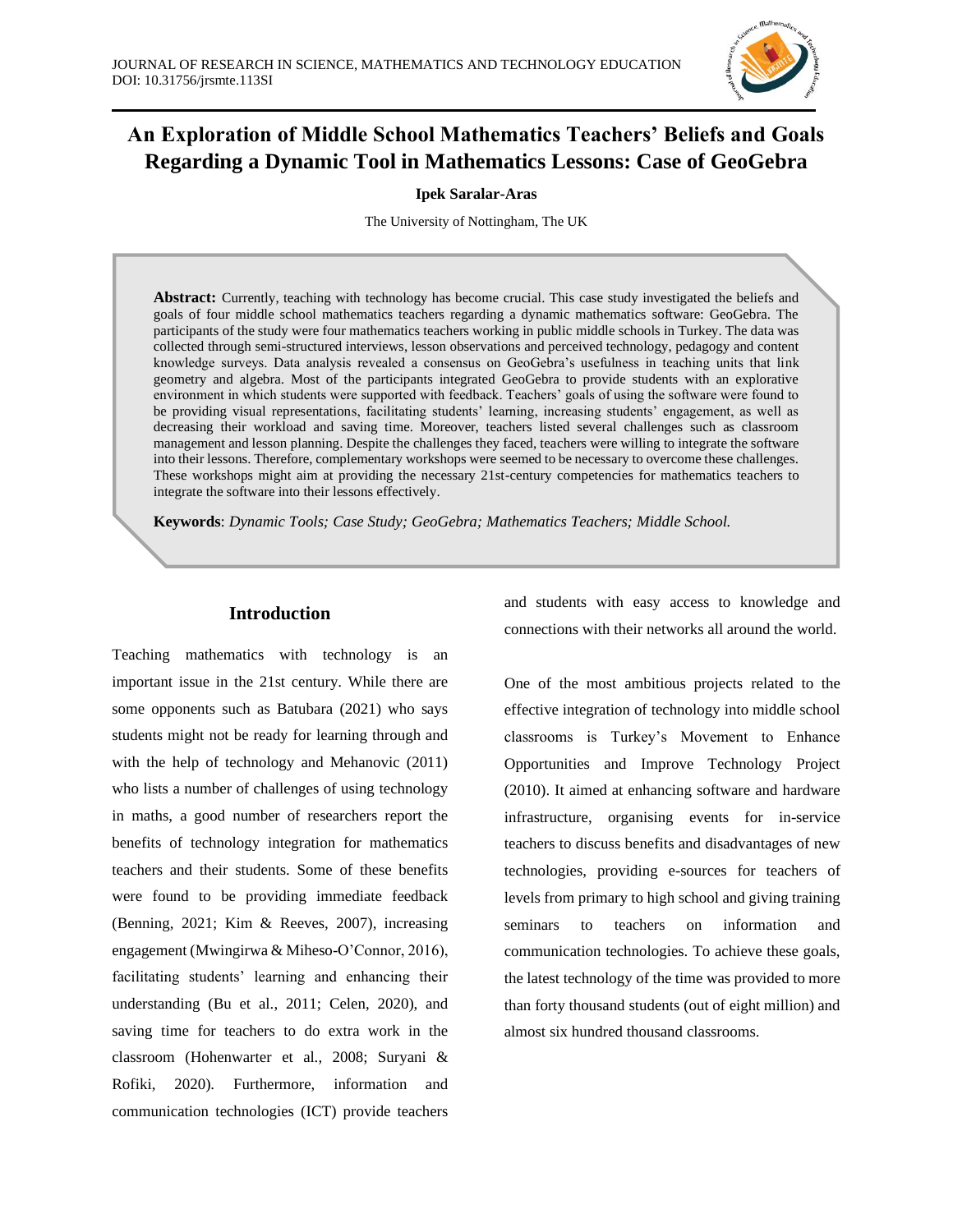After providing the necessary equipment, the next step of the project focused on some suggestions on how to use these. Accordingly, some dynamic software packages, including Cabri, GeoGebra and Microsoft Mathematics Software, were recommended to mathematics teachers for integrating into their middle school mathematics lessons. Being one of these dynamic software packages, GeoGebra was an easyto-use, free, multi-platform and open-source software. Hence, it was not surprising that many teachers chose GeoGebra from the given options to use in their lessons (Icel, 2011; Karaarslan et al., 2013).

## **Studies on GeoGebra**

GeoGebra, namely, is a combination of GEOmetry and alGEBRA. GeoGebra developers' team (2021) defines GeoGebra as "a dynamic mathematics software for teaching and learning". "Powerful, free, online graphing calculator and interactive geometry" terms were added to its description with the recent update. Researchers (Saralar et al., 2018; M. Bulut & Bulut, 2011; Edwards & Jones, 2006) have reported that GeoGebra acts as a bridge between geometry and algebra. They consider the tool as a useful one because of its data transformation with the help of different interfaces such as graphical and algebraic views. The tool is open source and does not require any licence to use, and its website has materials which are ready to use for teaching purposes. Some researchers (e.g., Grandgenett, 2007) argue that it is likely to find teaching materials on almost all topics of mathematics at all levels on the official GeoGebra website.

Studies on the effects of GeoGebra on middle school students' mathematics learning mostly reports positive results. For instance, Preiner (2008) found that lessons with GeoGebra facilitated students' learning by allowing students to explore properties of geometrical objects simply dragging them with a mouse and giving them an opportunity for more realistic mathematics lessons. Similarly, Healy and Hoyles (2011) and Ruthven (2005) reported that students got most of the expected learning outcomes by investigating and visualising mathematical concepts and by making logical deductions through GeoGebra. Specifically for the Turkish context, Dikkartin-Övez (2018) and Tezer (2018) reported, with 62 and 78 Turkish students, respectively, that GeoGebra-based lessons created a significant difference in students' maths achievement. More recently, Birgin and Uzun-Yazici (2021) reported that students who learnt mathematics through GeoGebra performed better than their peers who attended traditional lessons. However, studies found that the effects of GeoGebra are not entirely positive. For example, both Balgalmış et al. (2014) and Eryiğit (2010), who conducted studies in Turkey, indicated that the use of the tool requires some skills and competencies and gaining them took an essential time of a lesson where students can engage with problems or discussions on the topic. Hence, it seemed important to see whether this is the case in the researched context, Turkey. Moreover, researchers argued that GeoGebra-based lessons are timeconsuming since they require some practice before actual mathematics learning (Preiner & Hohenwarter, 2007), and are indirect and experiential so challenging to relate with the mathematical content for both students and their teachers (Bates, 2005; Nur, 2010).

## **Theoretical Considerations**

As this paper is an investigation of mathematics teachers' beliefs, it seems necessary to have a more indepth discussion on teachers' beliefs regarding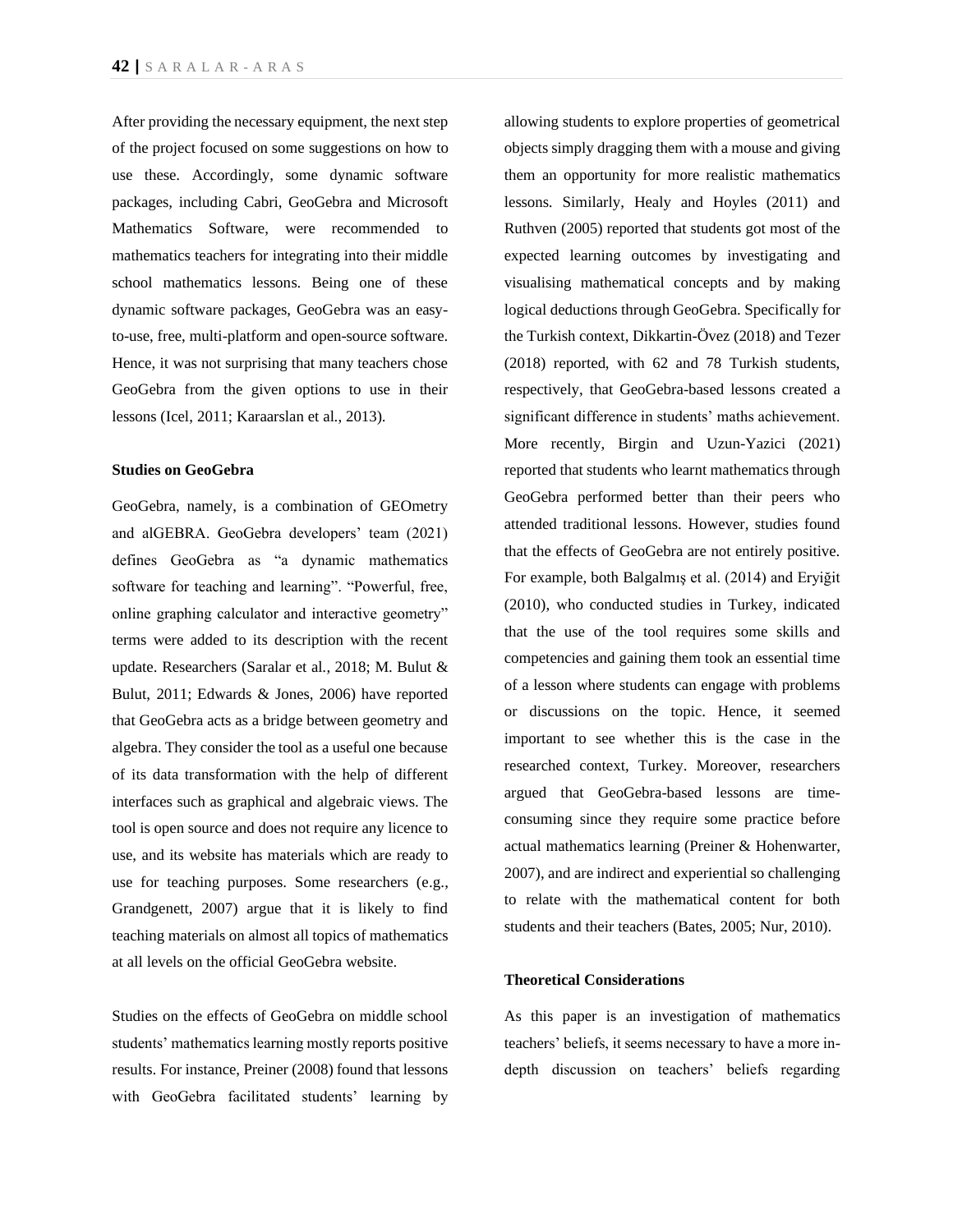technology integration and their practices (especially about the dynamic mathematics tools).

"Individuals' attitudes, beliefs, and emotions play a significant role in their interests and responses to mathematics in general, and their employment of mathematics in their individual lives" (Hannula et al., 2019b, p. 436). Given this, not surprisingly, teachers' beliefs are inseparable parts of their teaching and are integral parts of their teaching practices (Nespor, 1987). Many researchers have reported a strong link between mathematics teachers' beliefs and their teaching practices (Cross, 2009; Ernest, 1989; Stipek et al., 2001; Zakaria & Maat, 2012). For example, Cross's (2009) study which examined maths teachers' belief structures and their influence on instructional practices reported that there is a clear relationship between these constructs. More recent research keeps confirming these results which say there is a reciprocal relationship between teachers' beliefs and their practices (Yang et al., 2020; Yurekli et al., 2020). Moreover, as seen in various studies, teachers' beliefs -from their personal meaning to maths to their professional identities (Hannula et al., 2019a), from their self-efficacy (Zbiek & Hollebrands, 2008) to their values (Akyıldız et al., 2021; Clarkson et al., 2019)- affect their teaching practices, particularly whether and how they use technology in their lessons. Teachers are responsible for searching and examining teaching resources and tools, selecting the most appropriate technologies for their lessons, choosing effective ways to integrate those into their lessons, planning the content of these lessons, and designing learning environments for teaching. It should not be surprising to interpret that teachers are important decision-makers for their students' learning with technology. Thus, the impact of their beliefs on

determining classroom activities should not be ignored while investigating their practices with tools, and hence what teachers think about particular tools should be investigated together with their practices.

Teachers are required to have a fundamental knowledge of classroom technologies and to have the responsibility to gain necessary competencies for effectively integrating these into their teaching (Mishra & Koehler, 2006; Niess, 2008; Schmidt et al., 2009). Specifically, mathematics teachers need to know how to choose and use dynamic mathematics tools such as GeoGebra and Cabri to meet their students' needs in the digital age. Moreover, learning how to use these tools might not be enough for effective technology integration. These teachers are also required to have good pedagogical skills to deliver effective lessons with these tools, hence techno-pedagogical skills are needed (Niess, 2005, 2006; Polly & Orrill, 2016). While they are expected to have all these techno-pedagogical skills to integrate digital tools into mathematics teaching, we do not know whether teachers think they have these capabilities yet. More precisely, it is crucial to learn teachers' purposes while planning lessons with these tools and to investigate practices with them in real teaching environments.

Teachers' beliefs regarding technology integration, especially about dynamic mathematics tools vary in studies conducted (see Musa et al., 2021; Wassie & Zergaw, 2019). In these studies, while some teachers believe that dynamic geometry tools help their teaching and students' learning, some others believe that these tools are time-consuming and list a number of challenges. It is important to see whether the results of the Turkish mathematics teachers confirm the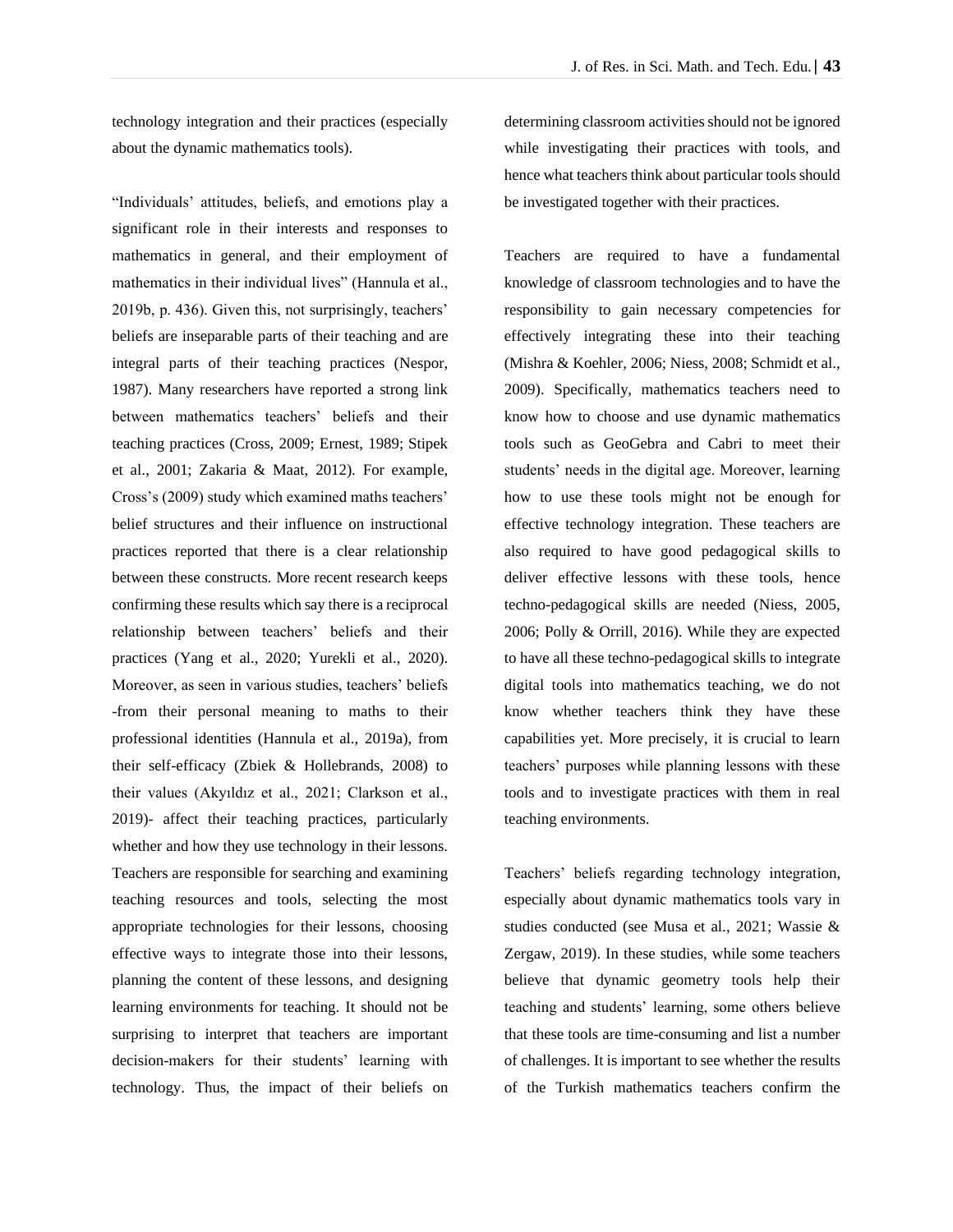findings of wider literature. Given various classifications of technology integration (e.g., Bray & Tangney, 2017), in this context, it seems necessary to describe the term technology integration for use in this paper. In this study, it refers to the existence of a dynamic mathematics tool in classrooms. More specifically, it refers to Turkish teachers' use of GeoGebra mostly to "show and tell", and students' passive observation.

#### **Summary and Research Questions**

Labouring a big budget for technology integration and then suggesting some software packages for teachers to use were enough neither for effective technology use in classrooms nor for understanding whether the plans expectedly worked in classrooms. Thus, many studies evaluated the effectiveness of GeoGebra-based lessons focusing on the tool's possible effects on students' achievement in particular topics in mathematics (e.g., Alabdulaziz et al., 2021; Arbain & Shukor, 2015; Dikkartin-Övez, 2018; Tezer, 2018). On the other hand, there were much fewer studies about teachers' beliefs and their use of the tool in Turkey, and those which focused on teacher beliefs continuously reported a lack of evidence on how and for what purposes these teachers use GeoGebra in their particular contexts.

In the light of the reviewed literature, the following research questions emerged.

1-What are the middle school mathematics teachers' goals of and beliefs on using GeoGebra in Year-7 classes inTurkey?

b. What do they believe about the effectiveness of using GeoGebra?

Thus, the purpose of this study was to investigate middle school mathematics teachers' experiences with GeoGebra through investigating their goals of and beliefs on using the software.

## **Methods**

This study followed a descriptive case study approach to explore teachers' beliefs and goals regarding dynamic mathematics software: GeoGebra. This was done to focus on a specific concept of teacher beliefs and goals regarding a particular software to reach an in-depth exploration of teachings beliefs and goals together with how they were using the software, as suggested by Yin (2017). In the present study, the case was GeoGebra-integration of four mathematics teachers. The researcher explored how and why these teachers were using GeoGebra in their middle school mathematics classrooms. Moreover, as Fraenkel et al (2015) state, the researcher attempted to describe experiences as viewed by particular individuals. For the present study, four individual mathematics teachers opened their lessons to the researcher to observe and they shared their experiences with GeoGebra in middle school contexts. To note, there was not any manipulation of the variables by the researcher to observe naturally occurring teaching settings.

a. For what purposes do they use GeoGebra in Year-7 classes?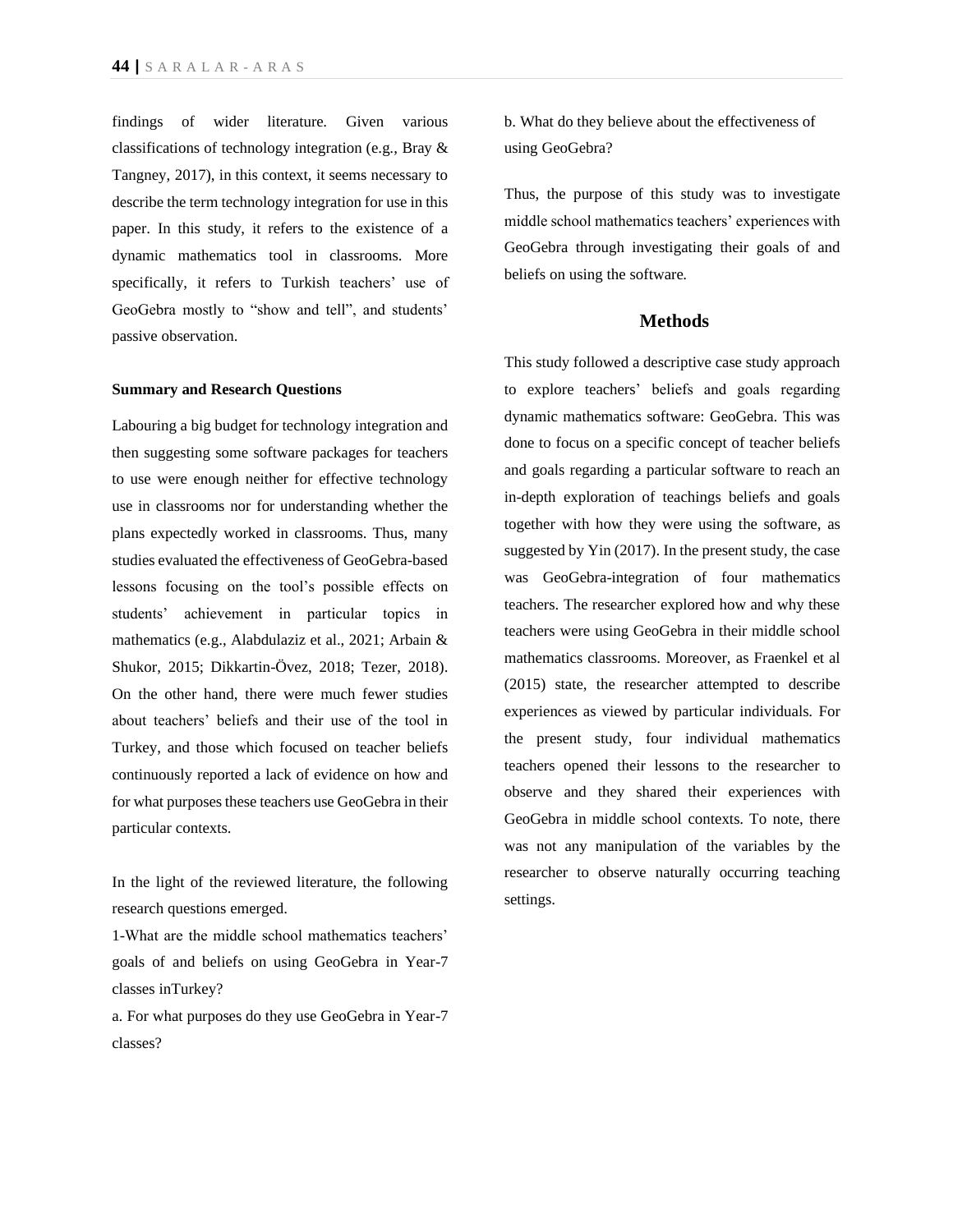### **Sampling and Participants**

The study was conducted in four public middle schools in Turkey. These schools had the necessary technological infrastructure for integrating GeoGebra into lessons. This is, all of them had an interactive whiteboard, a computer in each classroom and a computer lab, and three of them had tablets distributed to all students. There were twenty to twenty-five students in each classroom. Year-7 students were selected as this is the middle year in middle school, hence students were neither fresher nor senior-grade students who are preparing for the high school exam.

The participants of the study were four middle school mathematics teachers from these schools: Denise, Hande, Jonathan and Melody. These teachers were the ones (out of all middle school teachers who uses GeoGebra in Turkey) who both have similar technologies available in their schools and had similar educational backgrounds regarding each other and the researcher, as follows: All of them attended in-service training sessions on effective integration of GeoGebra, had at least three-year classroom experiences and were teaching to the seventh graders. They completed teacher training high schools of their hometowns and, then, were graduated from the Middle School Mathematics Education programme of a public university in Ankara in 2013 and 2014. This is a fouryear programme which offers mathematics, pedagogy, and technology courses. Both teachers and their students were familiar with mathematics lessons with GeoGebra before the study. All teachers volunteered to take part in the study. Names that appear in the article are pseudonyms.

### **Data Collection**

The data of the study was collected through observations, semi-structured interviews and perceived technology, pedagogy and content knowledge surveys.

The participants were asked to choose a topic from the middle school mathematics curriculum to teach with GeoGebra. They were observed during their teaching in real classroom environments. Each lesson was forty minutes and teachers were free to spend as much time as they previously planned to teach the topic. They spent two to four lesson hours teaching the topics they chose.

Participants were interviewed face-to-face following the lesson observations. Each interview took approximately forty-five minutes and was audiorecorded. Interview questions focused upon research questions such as their motivation to use GeoGebra and whether they experienced any difficulties. Interviews had two phases. The first phase included questions directly related to teachers' practices in the observed lessons whereas the second phase covered questions exploring teachers' ideas on the software in their practices. Table 1 illustrates sample interview questions from both phases of the interviews.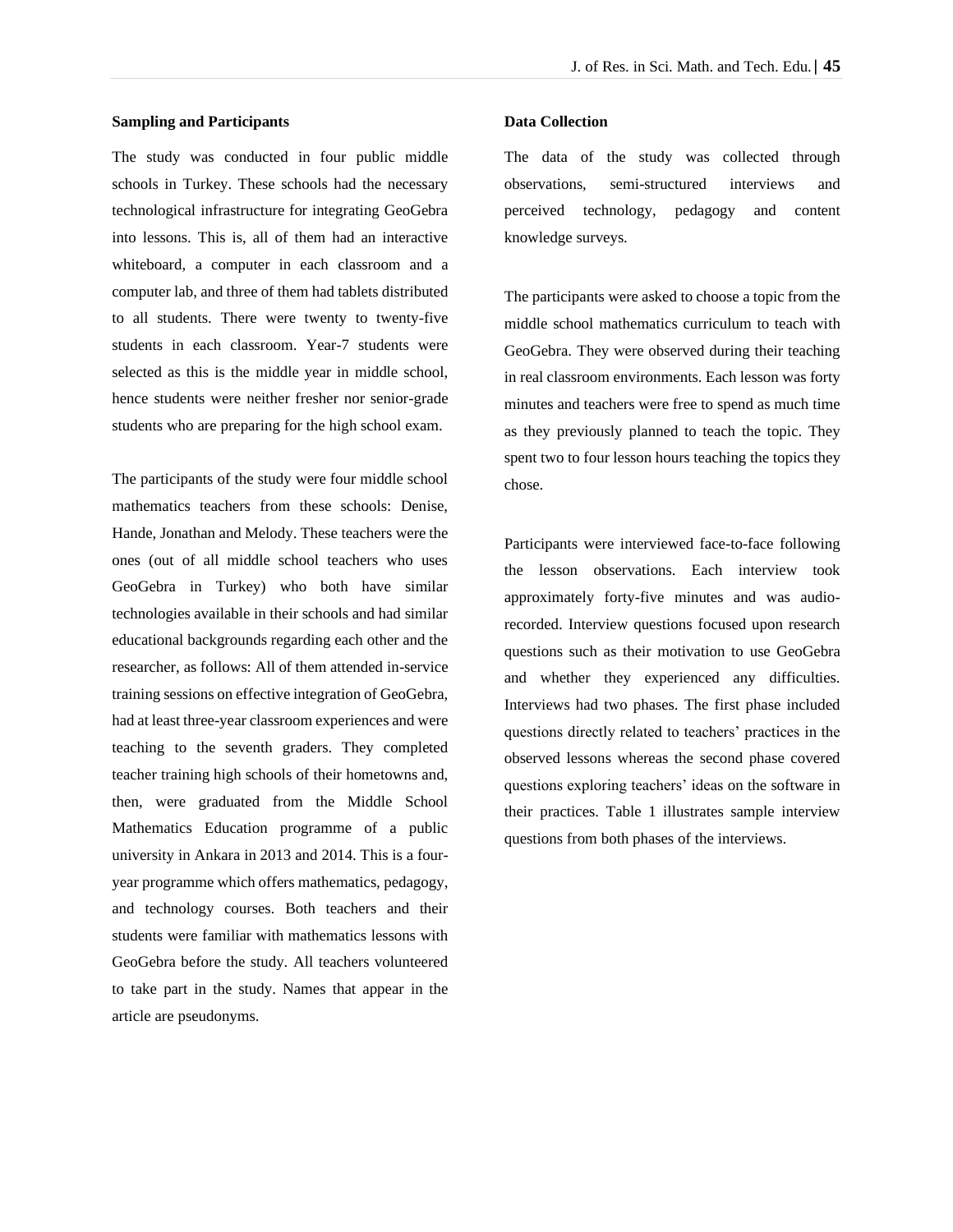## **Table 1**

| Phase   | Interview question                                                                                                        |  |  |
|---------|---------------------------------------------------------------------------------------------------------------------------|--|--|
| Phase 1 | What did you want to achieve with GeoGebra today?                                                                         |  |  |
|         | What went well? Were there any (un)expected problems?                                                                     |  |  |
| Phase 2 | What do you think about the effectiveness of GeoGebra? Why is that? Can you<br>give specific examples from your practice? |  |  |
|         | What might be the difficulties of integrating GeoGebra, if any? Did you face any                                          |  |  |
|         | of these? How do you overcome these challenges? Can you give examples from                                                |  |  |
|         | your practice?                                                                                                            |  |  |

*Sample Interview Questions from Interview Phases*

Finally, participants were asked to complete the Perceived Technology, Pedagogy and Content Knowledge (TPACK) Survey, prepared by Bulut (2012). The survey data were used to triangulate data collected through observations and interviews, and not intended to be used for generalisation. For example, in this six-point scale, one of the items was "I have difficulty solving technological problems in the classroom". Teachers' rates to this item on a 6 point Likert scale, transcribed interview data to corresponding interview question and their observed practices were triangulated, and the results were written accordingly.

### **Data Analysis**

Qualitative methods analysed the data collected through interviews and observations. Steps of open coding were followed in order. These included labelling and sorting concepts, defining and developing categories, and identifying broader themes. Units of coding were sentences or phrases which were labelled on an Excel sheet. When coding, the researcher used Horzum and Ünlü's (2017) priori codes, which emerged from the Turkish context, and added codes when necessary. Moreover, when compared, the codes were found to be similar to the studies conducted in other contexts, as in Mwingirwa and Miheso-O'Connor (2016) in Africa and McCulloch et al.'s (2018) study in the USA. Surveys were used as additional data and did not aim at making generalisations. Data gathered from the surveys supported the researcher in the description and identification of each case. TPACK survey scores of each participant were calculated by adding the answers of the participants to each of the items. Findings were thematically presented after the detailed explanation of each case. Table 2 summarises the themes of the study and notes the emerging themes and existing themes of Horzum and Ünlü (2017).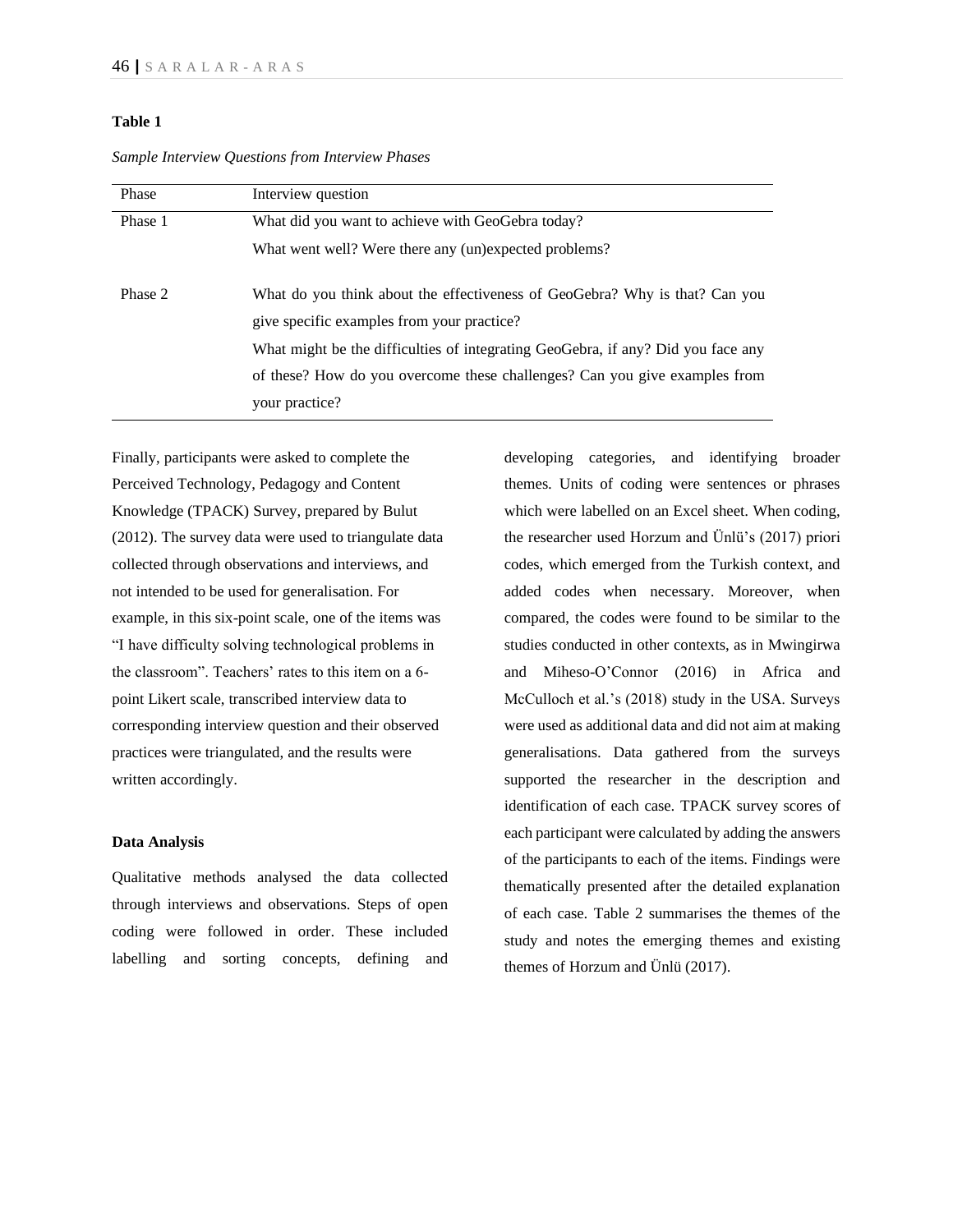# **Table 2**

*Themes of the Study* 

| Category          | Theme                            | <b>Status</b> |
|-------------------|----------------------------------|---------------|
| Beliefs and goals | Providing visual representations | Existing      |
|                   | Facilitating students' learning  | Existing      |
|                   | Increasing students' engagement  | Emerging      |
|                   | Decreasing teachers' workload    | Emerging      |
| Challenges        | Classroom management             | Existing      |
|                   | Social context                   | Emerging      |
|                   | Lesson planning                  | Existing      |
|                   | Time management                  | Emerging      |

### **Researcher's Role**

The researcher's role is important in qualitative research, as Merriam (1998) highlights. The researcher of this study is both a national education expert and a trained mathematics teacher who has a few years of teaching and volunteering experience in middle school classrooms both in Turkey and in England. She took courses on digital software integration to mathematics education, particularly on GeoGebra and Geometer's Sketchpad during her degrees.

It is important to note that the researcher was in continuous close contact with all participants during the data collection and the data analysis. This allowed her to get to know the participants better by giving her chances for informal discussions before and after the lesson observations. In addition to these, before the observations of GeoGebra-based lessons, the researcher spent some time in the classes for teachers and their students to be accustomed to her presence.

In this context, the researcher held both the observer and the interviewer role during the data collection. She followed the guidance of qualitative researchers such as Merriam (1998), Rubin and Rubin (1998) and Silverman (2005) while acting as an interviewer, and interviewed the participants accordingly. As an observer, she took observation notes during the study without any effect on the naturally occurring case.

## **Trustworthiness of the Study**

All issues related to credibility (auditability), transferability (fittingness), dependability, confirmability, and goodness were considered throughout the study. First of all, there were other researchers during the observations, secondary observers, for the prolonged time in the classrooms as well as the researcher to decrease researcher bias. These were teacher-researchers who have master's degrees, working in these schools. Observation notes of both researchers, which were separately coded, were compared before going into further detail. Interrater agreement between the researcher and secondary observers was found to be Cohen's Kappa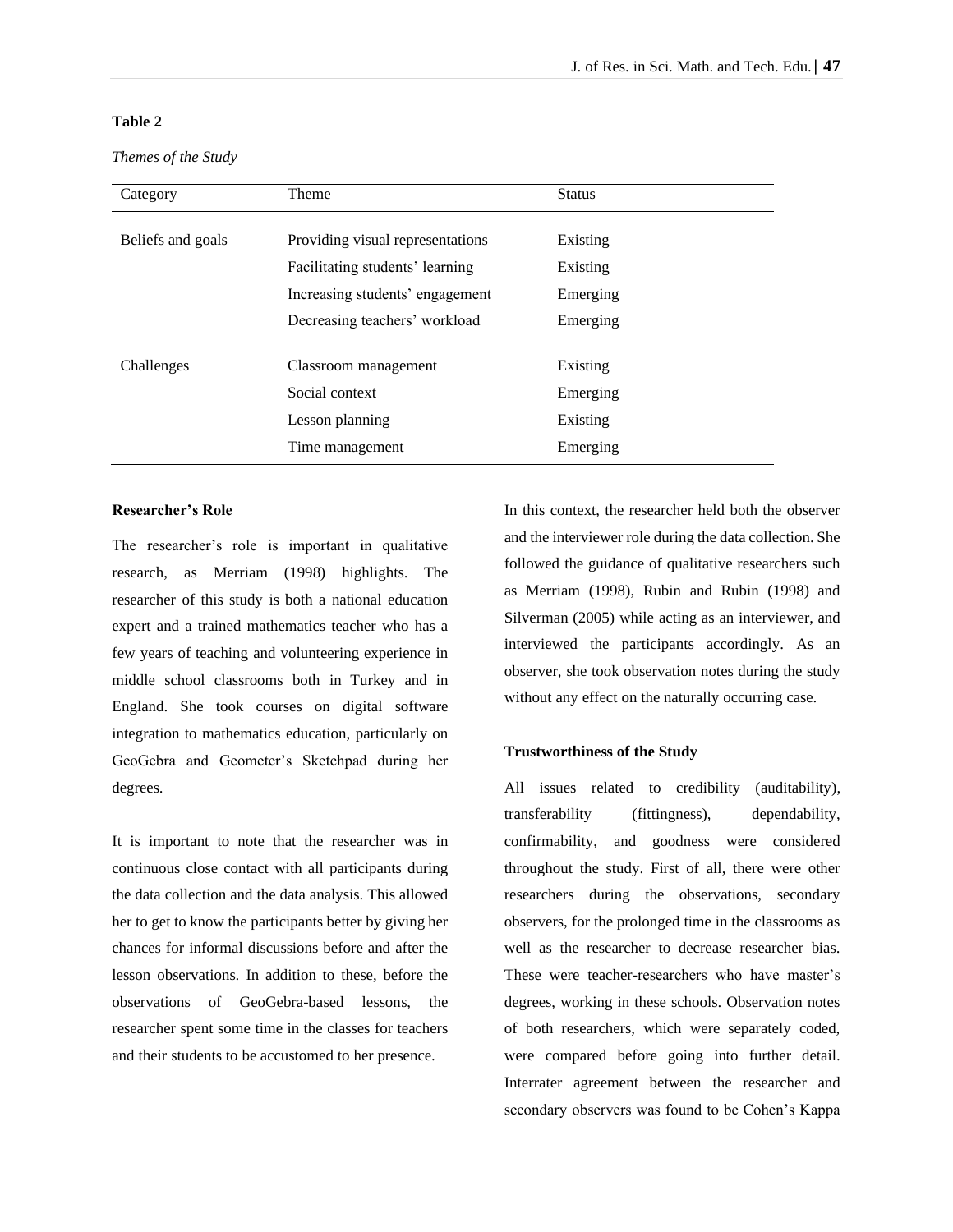$= 0.84$  (p<.001), suggesting a good agreement (Cohen, 1960). Throughout the data collection and the data analysis, the researcher tried to avoid expressing her position on using the software to minimise the researcher bias. Secondly, the researcher explained the process of the data collection, with a particular focus on the context, her role, and the analysis in detail, which is very common in case studies. To become more immersed with data, she made the transcriptions herself and read all the transcribed data and observation notes with plenty of time to come up with the themes. She also used the member-checking method, during which teachers were asked for further explanation of their answers so that they make the researcher ensure what they mean. The researcher was also aware that in this case study, there were four participants having similar educational backgrounds and experiences, and in-depth exploration of their beliefs and goals were reported. However, studies with teachers having different educational backgrounds, having different technologies available in their schools might give dissimilar results. Last but not least, the researcher tried her best to eliminate uncertainties and contradictions of results and attempted to ensure readers with her conclusion.

### **Results**

This section starts with the table summarising the participants' backgrounds and TPACK scores so as to give a good overview of them (see Table 3). It then gives further details about the particular characteristics of each case before reporting the themes.

## **Particular Characteristics of the Cases**

### *The case of Denise*

Denise, the first participant, has a bachelor degree in Middle School Mathematics Education from an English-teaching university. She had taken elective courses related to two dynamic tools, GeoGebra and Geometer's Sketchpad, and passed both of these with AA which is the highest possible grade. She had working experience in both public and private schools for four years. As a part of the European Union Comenius Assistants Programme, she has taught in Italy as a Comenius teacher for an academic year. She summarised her experience there by stressing the importance of technology-integrated classrooms and said "In Italy, teachers are more conscious about using dynamic software (compared to teaching in Turkey), and they have more opportunities to use them. While working in Italy, it was very likely to utilize software like GeoGebra and to observe the advantages for students".

According to her answers on the perceived technology, pedagogy and content knowledge surveys, Denise was quite confident using digital technology in her maths lessons. She gave the highest point, which revealed the greatest agreement, to the item that says "I can easily create activities which require the use of dynamic technologies". She believes that there are positive effects of dynamic geometry in middle school lessons for both students and the teacher. She stated that she integrates GeoGebra into her lessons at least once a week making her the teacher who utilised the software the most among participants. Analytic Geometry, Circle and Circular Regions were the topics she listed when she was asked which units she liked to integrate GeoGebra. In her classroom implementation (observed by the researcher), she taught fractions with GeoGebra.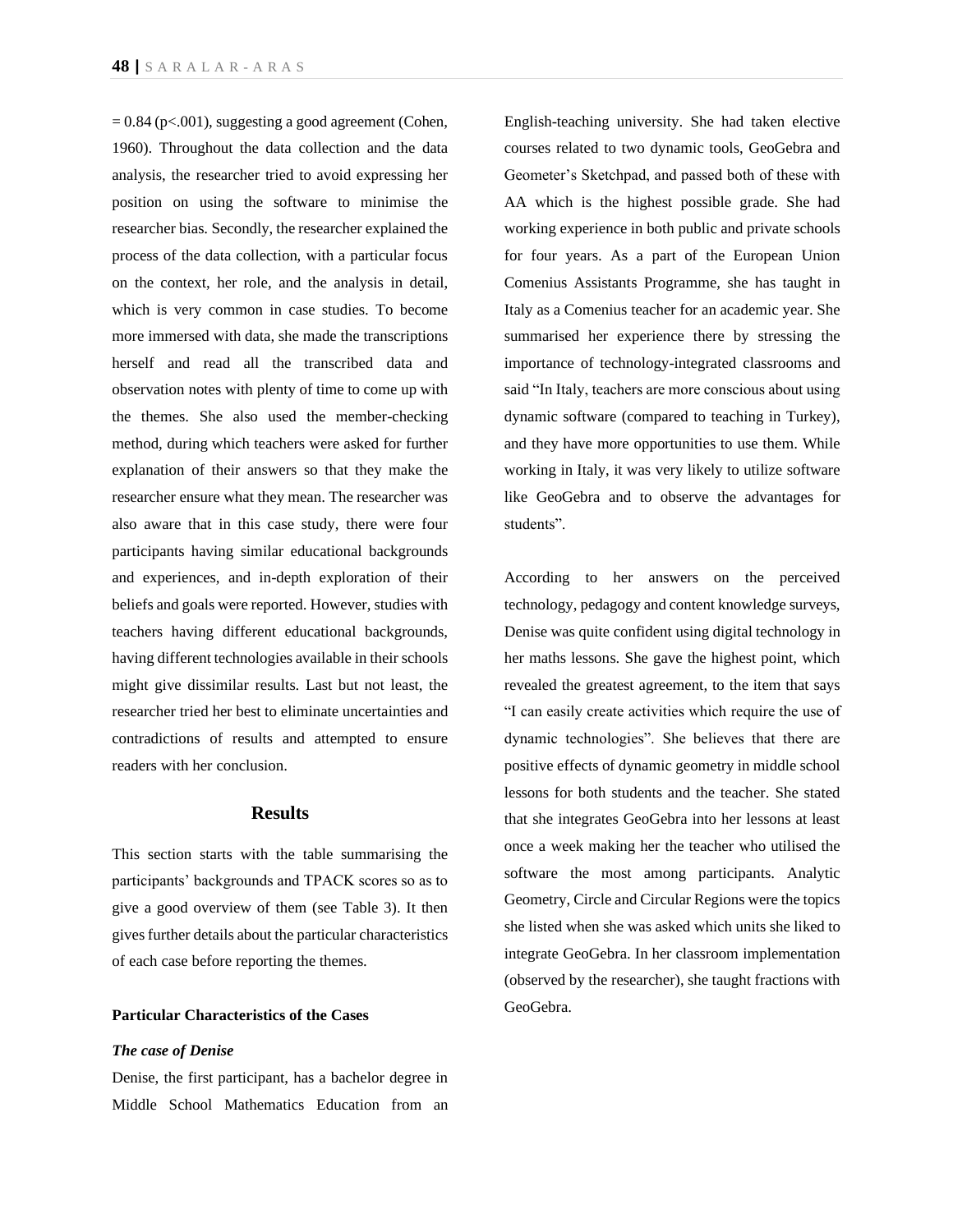## **Table 3**

| Participant | Teaching experience |                                  | GeoGebra Use Frequency | TPACK score $(7306)$                                                                              |
|-------------|---------------------|----------------------------------|------------------------|---------------------------------------------------------------------------------------------------|
|             | Year                | Country                          |                        |                                                                                                   |
| Denise      | 4 years             | Turkey, Italy                    | At least once a week   | 215<br>$(20$ items x 5 = 100<br>24 items $x = 4 = 96$                                             |
|             |                     |                                  |                        | 5 items $x$ 3 = 15<br>2 items $x 2 = 4$ )                                                         |
| Hande       | 3 years             | Turkey                           | Once a week            | 203<br>$(15$ items x $5 = 75$<br>21 items $x = 4 = 84$<br>14 items $x 3 = 42$<br>1 item $x 2 = 2$ |
| Jonathan    | 6 years             | The<br>Turkey,<br>Czech Republic | Once a month           | 210<br>$(15$ items x $5 = 75$<br>29 items $x = 116$<br>5 items $x$ 3 = 15<br>2 items $x 2 = 4$ )  |
| Melody      | 5 years             | Turkey                           | Once-twice a month     | 241<br>$(38$ items x $5 = 190$<br>12 items $x = 48$<br>1 item $x 3 = 3$ )                         |

*Participants Background and TPACK Scores*

## *The case of Hande*

Hande, as the second participant, graduated from a university where the Turkish language was the medium of instruction. She took two dynamic geometry courses during her bachelor degree, both of which were on uses of GeoGebra. These courses were in a computer lab where she had opportunities to create various GeoGebra activities in a group of three students. She observed four mathematics teachers from two public middle schools during her teacher training internship. She did not have tutoring experience other than her siblings and cousins. As a middle school mathematics teacher, she had been

working in a public middle school for the last three years at the time of this study.

Her answers to the TPACK survey questions showed that Hande had a high level of theoretical and practical knowledge of using GeoGebra in middle school lessons although she had slightly less confidence in solving technical problems with the tool, technical problems which might appear during the classroom implementations. She noted that she is "actually using GeoGebra in just [teaching] geometry concepts". Geometrical Shapes, Analytic Geometry and Circle and Circular Regions were three units she mentioned when she was asked which units she liked to integrate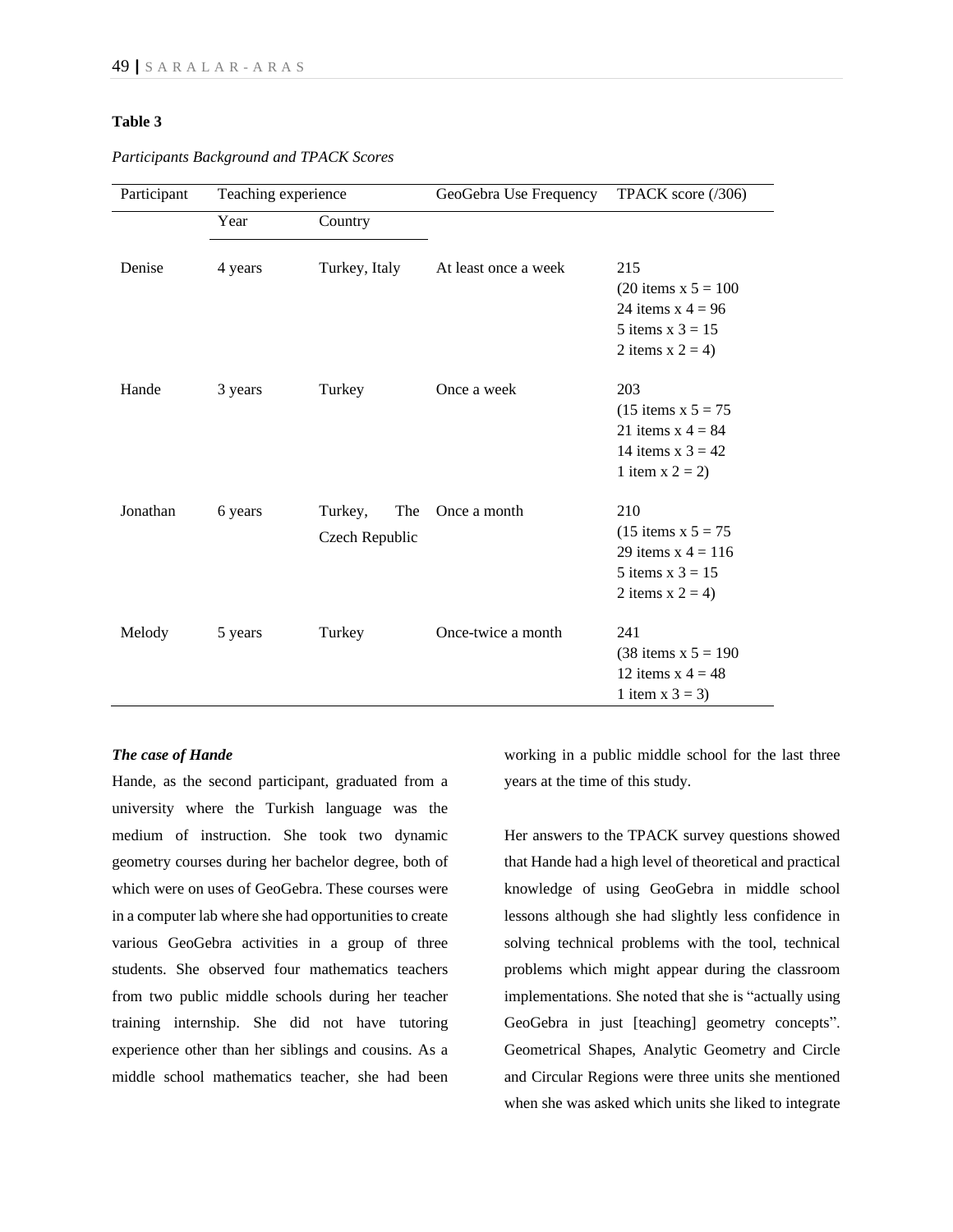GeoGebra. She was observed by the researcher while teaching Major and Minor Angles of Circles with GeoGebra.

### *The case of Jonathan*

The third participant of the study was Jonathan. He got his bachelor degree from an English medium university. He had teaching experience in both public and private schools. He worked at a private exam centre as a mathematics teacher and prepared middle school students for the high school exam for three years. After that, he taught in the Czech Republic for an academic year. He summarized his maths teaching experience there by saying "The mathematics curriculum in the Czech Republic was very basic compared to the curriculum in Turkey. I think, the most difficult topic in the seventh grade was rational numbers in the Czech Republic, which is taught in the fifth grade in Turkey. I also realised that Czech teachers were not using dynamic software as much as we use in Turkey probably because they do not need it". After coming back to Turkey, he started working as a maths teacher in a public middle school and he has worked at the same school since then. He currently has six years of teaching experience in total.

The TPACK survey results revealed that Jonathan is confident using the dynamic software in different phases of the class, starting, middle, ending; however, he prefers to handle possible technological problems out of the classroom. Interview data supports the survey answer, in which he said "If I have a technical issue related to GeoGebra in class, I continue my lesson without using it. I try not to waste time. I can search about it and solve the problem at home". Jonathan mentioned Linearity and Circle and Circular Regions as his favourite topics for using GeoGebra

while teaching to the seventh graders. He complained about his use of GeoGebra by saying "As a teacher who works in a little village school, I do not have enough chance to use GeoGebra very often". He said he "uses GeoGebra once a month". He taught rational numbers during the observed lessons with GeoGebra.

### *The case of Melody*

Melody was the final participant in the current study. She completed her bachelor degree in a Turkishteaching school where she took a classroom experience course and observed four mathematics teachers from two public middle schools for a year as a requirement of this course. She had tutoring experience since 2011. She believes that mathematics is an abstract science and says "Mathematical topics need to be visualised with the help of educational technology, and, therefore, I started learning about GeoGebra in 2012 with the help of my internship supervisors in the cooperating school of my university". She had been working in a middle school for the last three years at the time of the study.

Melody had the highest scores in perceived technology and pedagogy knowledge among four participants. This means that she considers herself as an experienced practitioner and a knowledgeable user of the software. Furthermore, she thinks that she "can solve technical problems related to GeoGebra quickly". She was also ready to help her colleagues whenever they ask for guidance on integrating GeoGebra into their middle school lessons. She said she integrates GeoGebra into her Year-7 lessons, once or twice a month with the belief that GeoGebra should mostly be used for teaching the topic rather than practising questions. Regarding this, she said that "Time is valuable and these students require to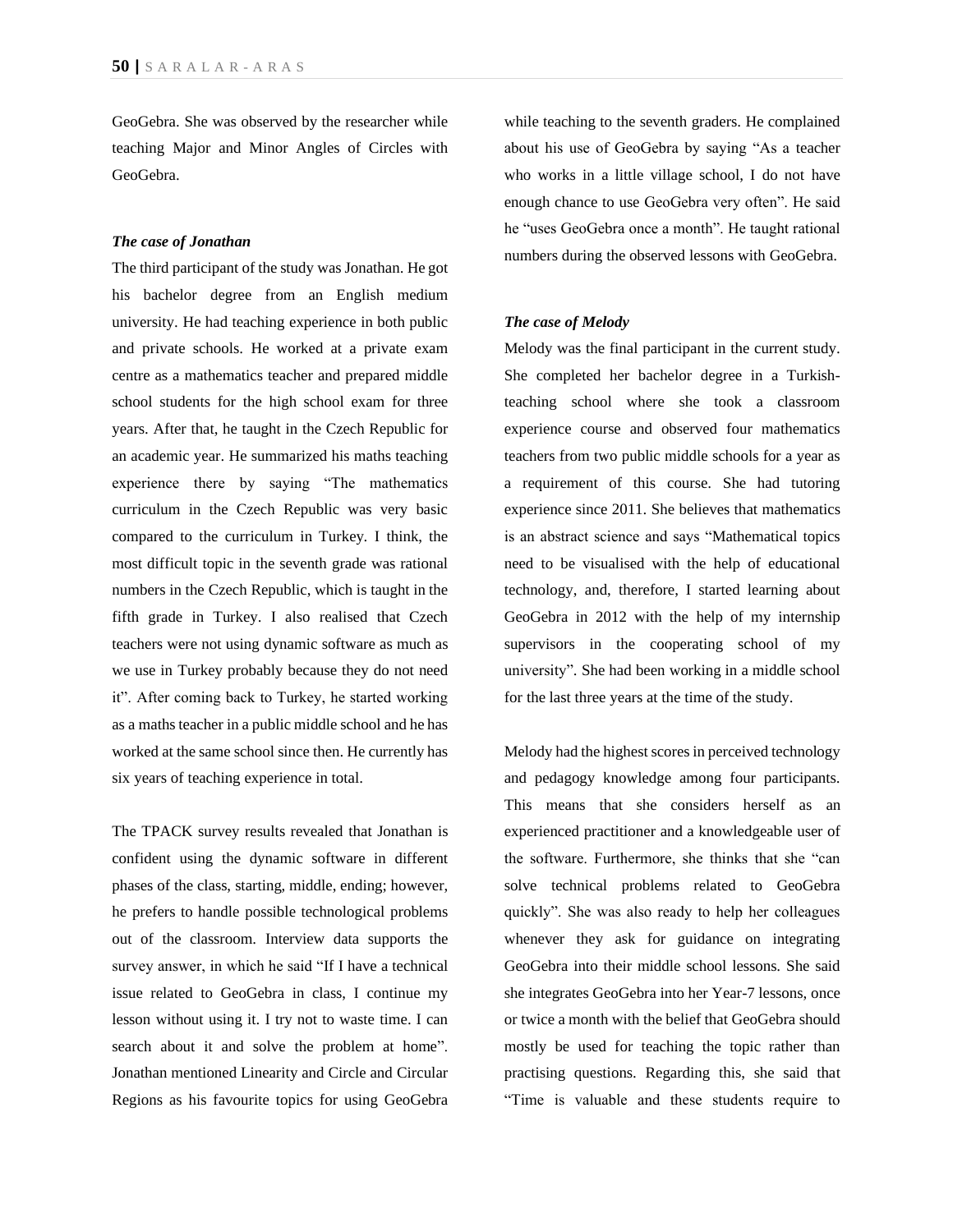practise with different types of questions to be prepared for the high school examination". In her limited time with the tool, she teaches Linearity, Numbers and Proportional Reasoning. She was observed by the researcher while teaching orthogonal views of polycubes with GeoGebra.

# *Middle School Mathematics Teachers' Goals and Beliefs Regarding GeoGebra*

There were four main themes in the category: middle school mathematics teachers' goals and beliefs regarding GeoGebra. These were providing visual representations (for teachers to show them to students), facilitating students' learning, increasing students' engagement, and decreasing workload.

### *Providing Visual Representations*

The first of these appeared to be *providing visual representations*. This theme was about the visual representations GeoGebra provides, and how teachers perceive these representations. The types of visual representations on GeoGebra are algebraic, graphical, and geometric representations.

There was a consensus in stating that participants' primary purpose of using GeoGebra was providing visual representations. Denise, for example, stated that she believes that the visuals that GeoGebra provides help students learn maths more effectively, especially in middle school years. Denise's comment on this is as follows: "Because mathematics is an abstract science and because students at this age learn better with visual tools, I think GeoGebra can provide effective visuals for better student learning." Likewise, Hande put a big emphasis on the visualisation feature of the software especially when she teaches geometrical shapes. She was a teacher who mostly used GeoGebra herself to

show visual representations she created in her lessons. Her reason for this in her words is that "GeoGebra gives a chance to 3D thinking. It is the tool to *show* all transformations, like iteration and rotation". Moreover, according to Jonathan, visual representations of GeoGebra are a visual approach to deep learning of mathematics for young children. Regarding this, he stated that "it is effective to use GeoGebra to visualise mathematical concepts and to teach them deeply – because direct teaching using pen and paper is only telling what to do. This is not enough for students, mostly because of their ages." In one of his observed lessons on teaching rational numbers, he created a rectangular shape on GeoGebra and divided this into ten and then a hundred equal pieces with the bar he previously created only in seconds. In the discussion after the lesson, he pointed out that if he would draw the shape on the interactive whiteboard with his hand, students might have some misunderstandings or misconceptions because he would not divide the shape into exactly equal ten or hundred parts without measuring. On the contrary, he reported that "with the help of GeoGebra, all of the students saw the equal parts and that prevented their possible misconceptions regarding this".

## *Facilitating Students' Learning*

*Facilitating students' learning* was the second theme of the study. This theme was about teachers' comparison of students' grasp of mathematics topics with and without GeoGebra during their lessons.

All four participants expressed that GeoGebra is an effective tool that helps students grasp the mathematical relations in various topics, which are not quite easy for middle school students to learn such as Three-dimensional Shapes (Denise and Hande), Circle and Circular Regions (Denise, Hande and Jonathan),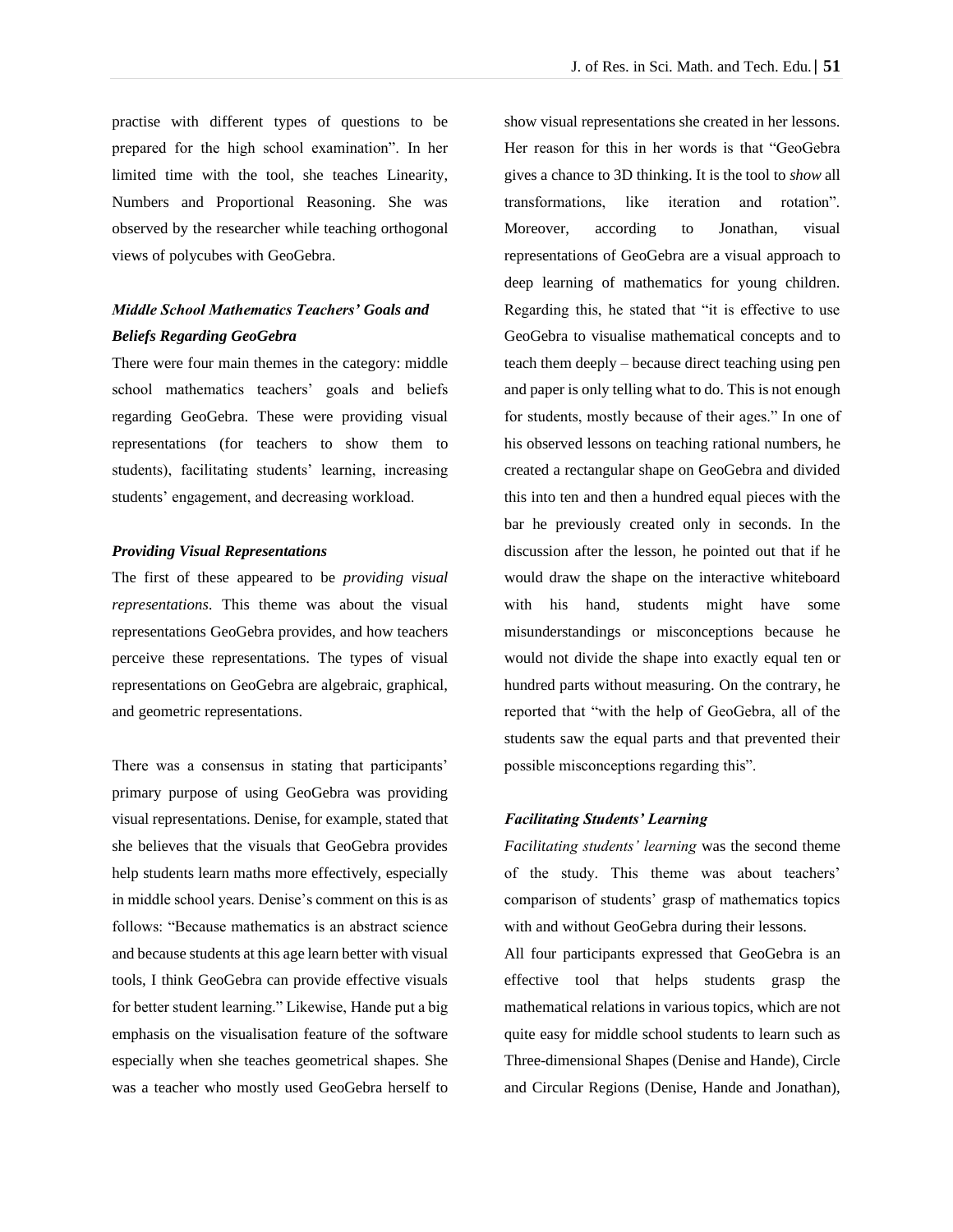and Linearity (Jonathan and Melody). Despite very different examples from their experience, all teachers agreed with the idea that effective integration of this dynamic geometry software package facilitates their students' learning of the listed topics. For example, Hande, who taught major and minor angles of circles during the observed lessons, told in the interview that "Shapes and figures are not easy to teach to middle school students. However, GeoGebra makes these concepts easier to understand for them." Denise, who taught fractions in her lesson implementation, added that one of her main goals "to use GeoGebra was to help students' learning". Another example regarding this theme was from Jonathan who taught the definition of a circle using GeoGebra during his

observed lessons. He stated that "Using paper and rope to show *a circle is a set of points which has an equal distance to a point, which is the centre* is not easy. I had to use this method last year because we did not have a smartboard. However, this year, after my representation with GeoGebra, it was really easy for students to discover the definition of a circle". He also specified that "The first step for drawing a circle on GeoGebra is to choose a point which will be defined as the centre of their circle". Thus, he told that "The steps of his construction are meant for his students, and thus GeoGebra facilitates students' learning". Figure 1 presents screenshots from the GeoGebra file which he opened and used in the observed lesson.

### **Figure 1**

*Screenshots of Jonathan's GeoGebra file* 





### *Increasing Students' Engagement*

The third theme of the current study was *increasing students' engagement.* This theme as the name indicates was regarding teachers' perceptions of students' engagement with the mathematical content which teachers plan to teach.

Analyses of the interview and observation data showed that three teachers out of four mentioned one of their purposes to use GeoGebra as increasing students' engagement. To illustrate, Melody believes that students enjoy learning mathematics if she uses GeoGebra in her middle school lessons. She also said in the interview that students engage with the mathematical content through GeoGebra, so it is not only a motivation tool but also an instructional tool. Likewise, Denise expressed that she integrated GeoGebra into her classroom to engage students with the mathematical content. She stated that her aim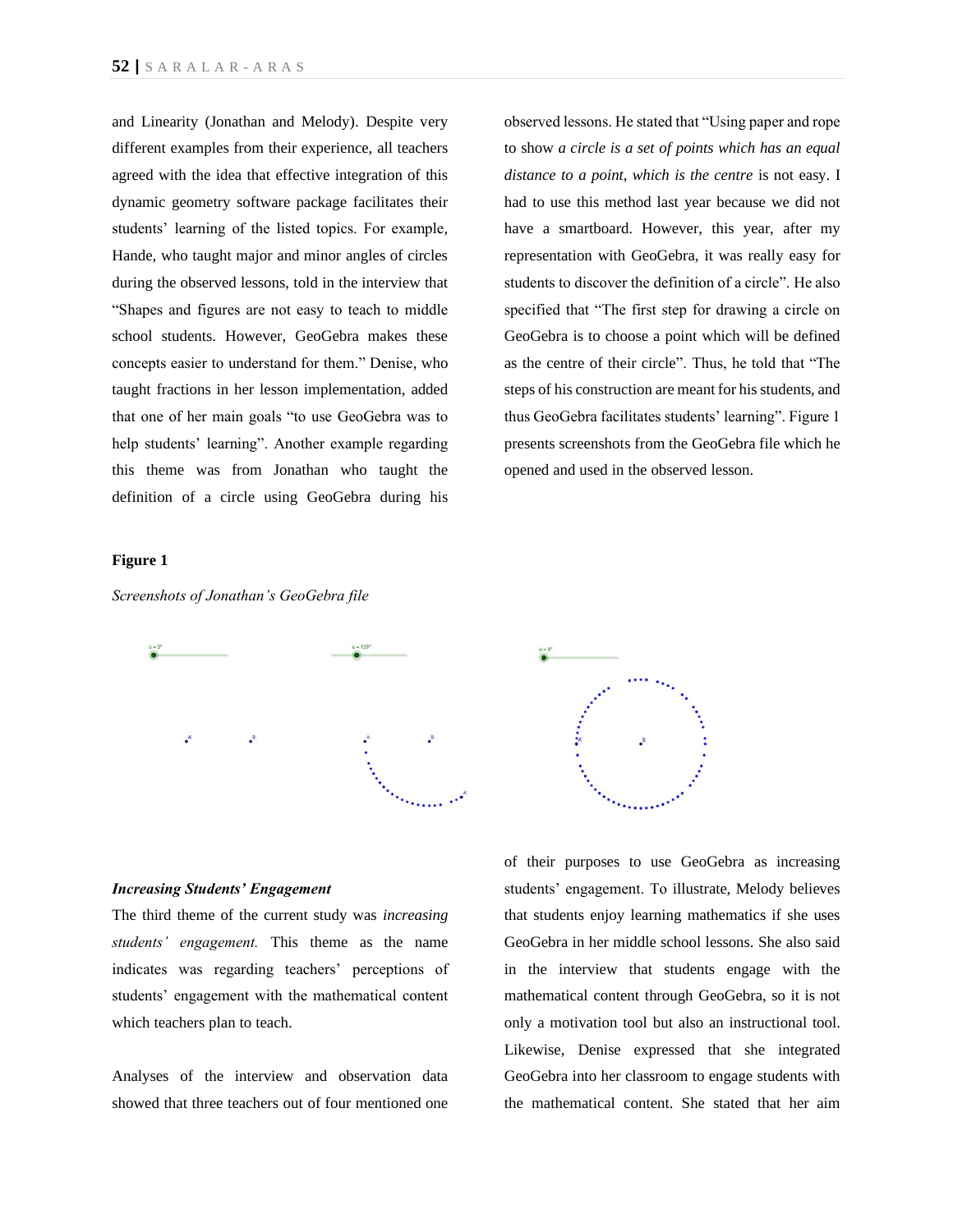while teaching Fractions with GeoGebra in an earlier lesson was to "make students' learning as permanent as possible by engaging them with the content through the representations GeoGebra provides".

## *Decreasing Workload*

The final theme in the goals and beliefs category was *decreasing workload.* The workload, in this context, includes teachers' responsibilities in and out of the classroom.

Half of the teachers stated in the interview that they believe integrating GeoGebra into their lessons provided an important reduction in their workload. Denise gave examples to this by saying "no need to carry manipulatives to classrooms" and "no need to draw figures to smartboard during class". She said she prefers to prepare GeoGebra files at home or to download ready-to-use GeoGebra files from the official GeoGebra website during the lesson. Hande's interview supported her ideas. During her lesson observation, Hande was observed to download a ready-to-use GeoGebra file to teach major and minor angles of a circle. The file came with a big circle, terms to choose next to the circle and an input bar (Figure 2). She asked various questions using the same circle. She did not need to draw or construct circles on the smartboard for her questions. She changed angles to prepare another question simply by dragging the rays or modifying the value of angle  $\alpha$  in the input bar, marked in red in Figure 2. She said GeoGebra "facilitated and speeded up [her] drawing".

## **Figure 2**



*A screenshot of Hande's GeoGebra File*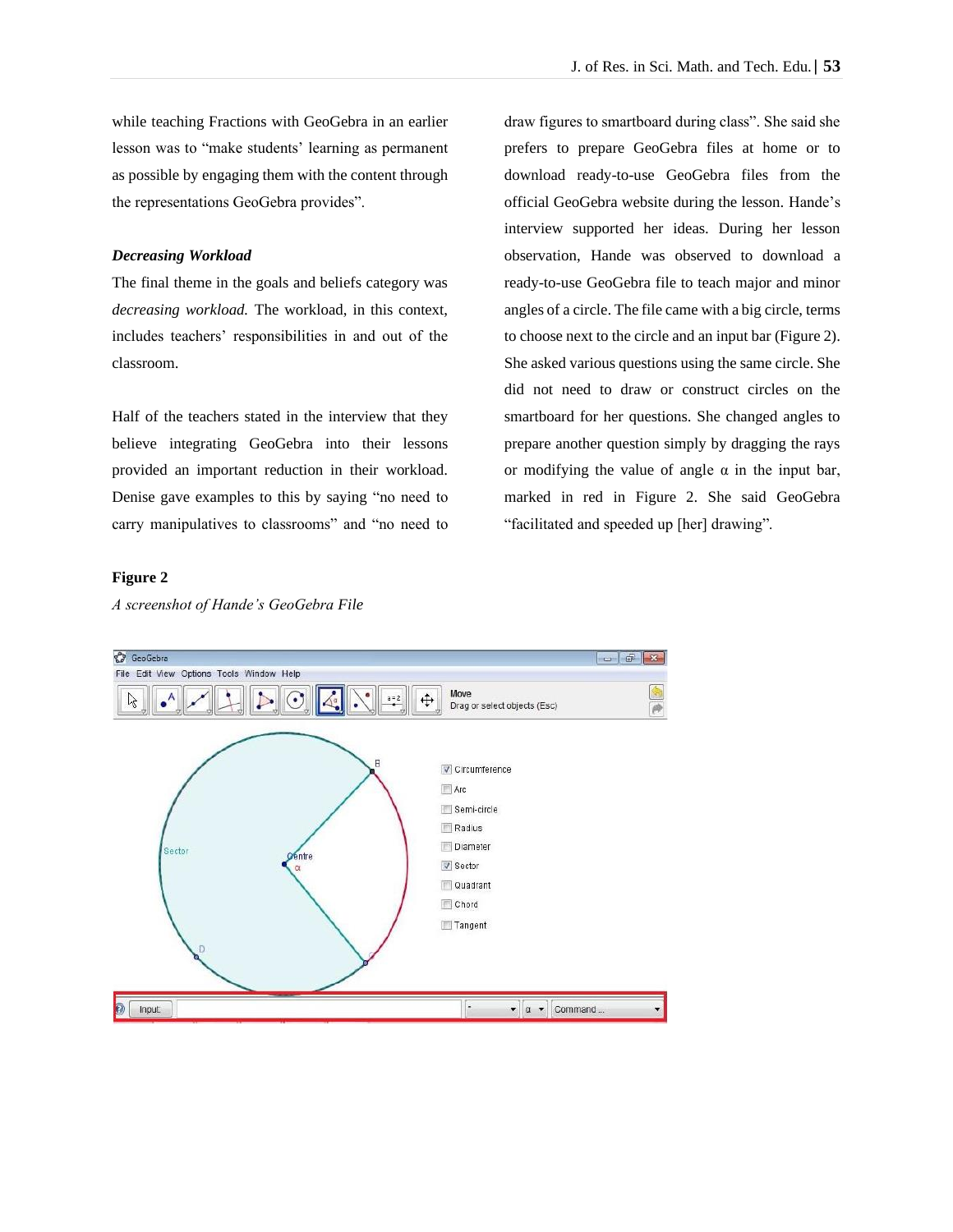### **Middle School Mathematics Teachers' Challenges**

### **While Integrating GeoGebra**

The results showed that teachers' general experience with GeoGebra was quite positive despite the challenges they faced. The most common challenges were found to be classroom management, social context, lesson planning and time management.

### *Classroom Management*

The first of these is *classroom management*, reported by three fourths of the participants. This theme is related to the perceived actions mathematics teachers think they take to establish effective GeoGebra-based lessons to engage students with the topic whilst increasing their academic achievement.

In Denise's case, for example, she said that students may lose their concentration and start talking while she is dealing with the technicalities of GeoGebra, thus "[she was] spending too much effort on taking students' attention again". She added that "sometimes, it is not possible. GeoGebra is a tool to enhance learning, using it is not the purpose of the lesson so after losing students' attention, no need to carry on with it". In the observed lesson, Denise faced technical problems and dealing with them whilst not showing enough attention to her students made Denise's classroom difficult to manage. While Denise sees the reason for the difficulty in classroom management as technical requirements of the software and her abilities to handle these, Melody believes that the reason for this challenge is "students' readiness to use GeoGebra as an instructional tool". Similarly, "Students consider GeoGebra as a game and their behaviour sometimes become unbefitting of a student when I use GeoGebra", says Melody.

## *Social Context*

*The social context* was the second challenge while integrating GeoGebra. All participants discussed social context from different angles. Thus, this theme included the attitudes of both parents and school principals toward the use of technology, as well as achievement classes in schools. Achievement classes were the classes where students were chosen according to their academic performance, and this was extended to teachers' lesson plans and schools' shortand long-term educational goals. That is to say, maths teachers who work in these schools prepare separate lesson plans having problems with different levels of difficulty for high achieving and low achieving classes. The reason for preparing separate lesson plans is to meet both high achieving and low achieving students' academic needs so that all students can better prepare for high school exam.

Jonathan was the only participant who stated that "[he] cannot give assignments to students on GeoGebra because neither school principals nor parents agree with the use of computers and tablets". Unfortunately, most of the students do not have one as he is working in a public middle school in a small village, a school that had not received the latest technology as part of the FATIH Project at the time yet. Hande and Melody, who work in cities, discussed the achievement classes of their schools, and talked about the difficulty levels of questions they were asked by the principal to solve in these classes. They reported that all students were expected to practise various types of exam questions before the high school examination regardless of their achievement level. The thing which changes in this system is the difficulty of the problems they solved in the lessons. Because of all these reasons (parents' and principals' attitudes toward technology integration,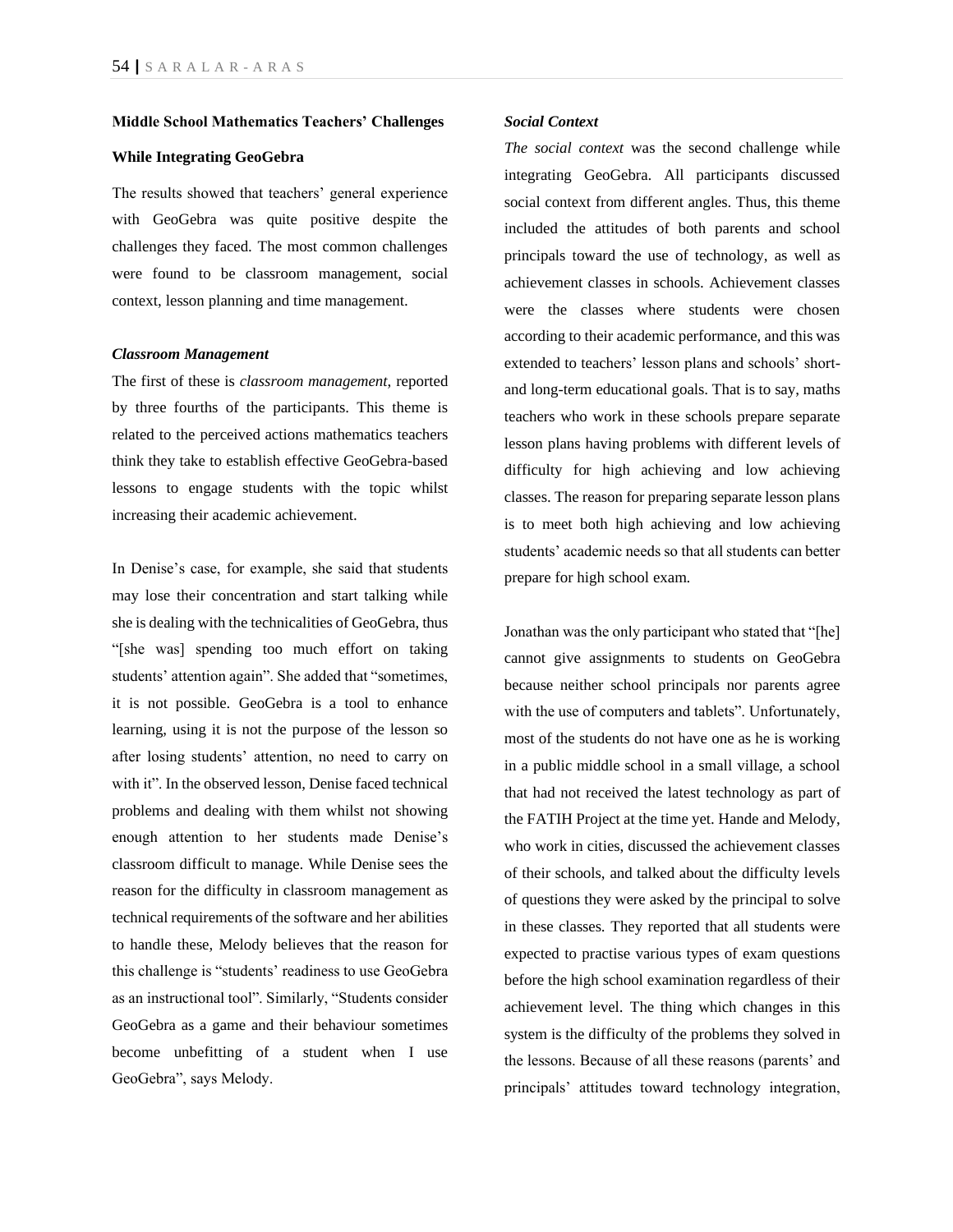and achievement classes), none of the participants integrated GeoGebra as much as they wanted to.

### *Lesson Planning*

The third challenge was *lesson planning.* This theme focussed on mathematics teachers' plans of the lessons with GeoGebra rather than their actions during the lessons.

There was a consensus that planning a GeoGebra activity is difficult and requires a backup plan in case of a technological problem. For instance, Hande told that she has to consider electricity problems and added "I cannot solve problems related to electricity but certainly can prepare a Plan B. I print out the GeoGebra activity I prepared or I found. I back up all the questions I will ask during my class. In case the electricity goes off, immediately, I start writing [on the blackboard] using those papers". The problem related to the lesson planning was not only electricity. Indeed, three fourths of the teachers said that their schools got the smartboards in the last few years, and the Internet connection is still not available, so they had to carry their flash drives with them all the time. It is of note that Denise and Jonathan, working in villages, preferred to give further explanations about their schools' technology infrastructure and its limitations while talking about their planning. However, Melody and Hande, who work in schools in cities, mostly talked about their backup plans as the challenge during lesson planning with GeoGebra.

### *Time Management*

*Time management* was the last challenge and mentioned by half of the participants. As the name indicates, this theme covered the issues related to time management, particularly, the in-class time devoted to teaching with GeoGebra.

Both Denise and Hande stated that it could be unnecessary and time-taking to integrate GeoGebra into high-achieving classes as most of the students in them perform better than their peers already, without GeoGebra. According to Hande, "[when she uses GeoGebra] it is likely to face problems with highachieving students because they could be impatient while waiting for her to draw a shape on GeoGebra, and there is not always time to prepare or find extra activities for early-finishers to solve while waiting". Denise adds to that by talking about her lesson implementation with these words: "GeoGebra was helpful for some students who were middle- and lowachieving. On the other hand, it was time-consuming for successful students". She has observed during her lesson with GeoGebra that high achieving students finished the activity earlier and early-finishers disturbed other students who [according to her] needed to listen to [her] explanations.

# **Discussion and Conclusion**

The motive for this study was to explore the beliefs and goals of middle school mathematics teachers concerning the integration of GeoGebra in Year 7. Qualitative analysis of the data revealed that mathematics teachers used GeoGebra for various purposes from providing visual representations to facilitating students' learning, from increasing students' engagement to decreasing their workload. Participating teachers also reported some challenges including classroom management, social context, lesson planning and time management.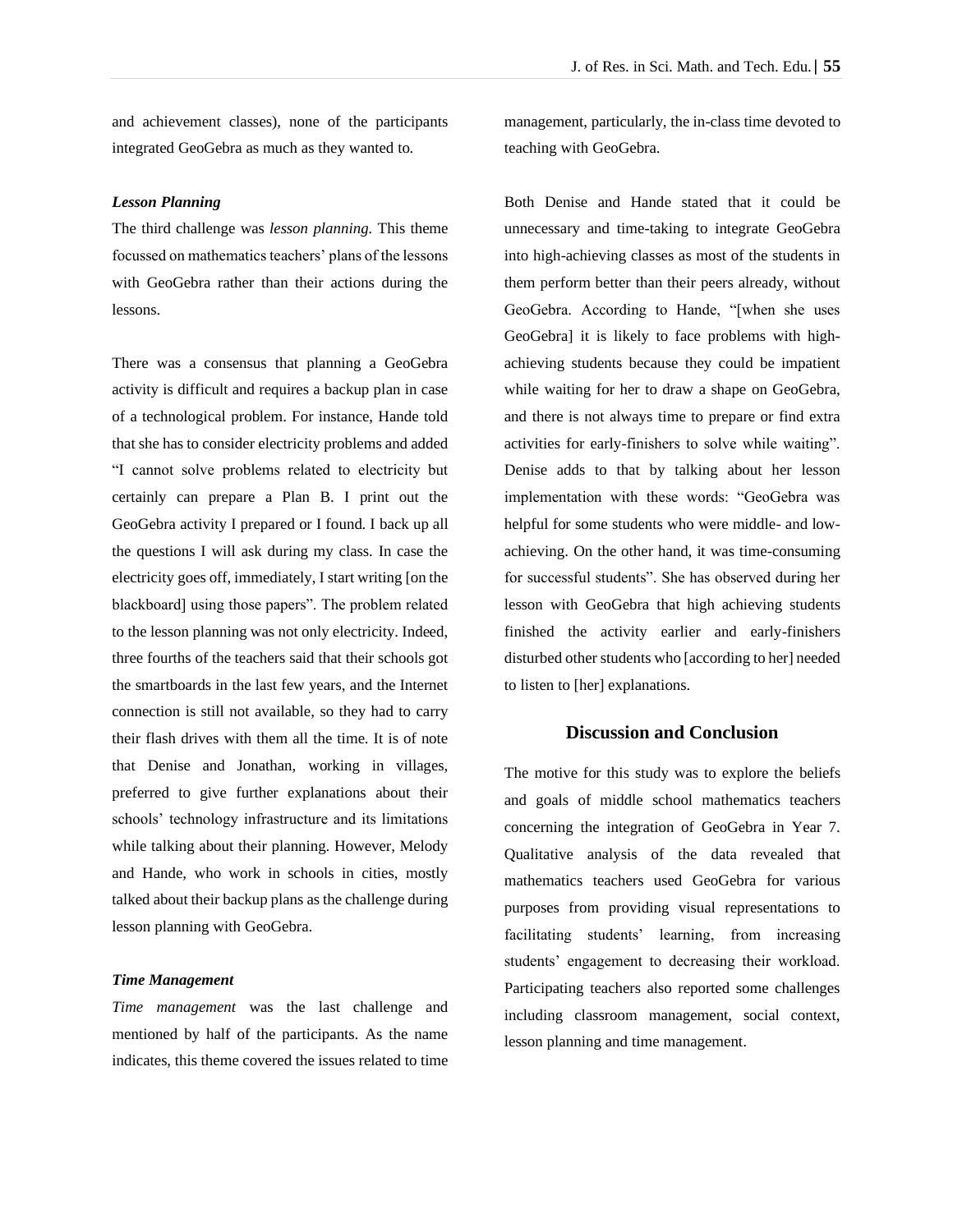Participants, overall, demonstrated a willingness to use GeoGebra despite all the challenges they face. Considering this, it might be important to highlight the fact that all of the participants continue to integrate GeoGebra into their lessons, believing its effectiveness. This finding might have resulted from them having medium and high levels of technology, pedagogy, and content knowledge. As explained, Balgalmış and colleagues (2014) found that teachers' knowledge and confidence levels are interrelated. Particularly for the current study, three of the participants (Denise, Jonathan, and Melody) were quite confident in integrating educational technologies. Melody had the highest TPACK score, and Denise and Jonathan had enough confidence in solving technical problems related to GeoGebra. Hande was the only participant who has a medium level of perceived TPACK. TPACK knowledge survey analysis showed that although she has enough theoretical and practical knowledge, she does not have enough confidence to solve any technical problem during her lesson implementations. This could be because of various reasons. She might think that trying to solve technological problems might increase her workload or that dealing with them could be timeconsuming for her. She was the only participant who does not speak English and does not have international work experience, which may have affected her knowledge and self-esteem.

Although four teachers continue integrating GeoGebra into their lessons, it is worth discussing that teachers do not or cannot let students use GeoGebra on their own (e.g., in Jonathan's school parents and principal do not agree with it). The findings of the study with these four teachers found that GeoGebra is considered as a teaching tool for teachers to use instead of a learning tool for students to engage with as in Agyei and Benning (2015). This might be because classroom management was one of the biggest challenges stated by the teachers. Three of the teachers expressed that when they let students use the tool, they are afraid of losing control of the classroom. This could as well be because of many reasons. For example, the teachers were novices (in their first three to six years), and with practice, their confidence might increase (Saralar-Aras & Firat, 2021; Unal & Unal, 2012).

To conclude, all of the teachers in the present study believe that GeoGebra is an effective tool for teaching mathematics. They used the tool according to their students' needs and they did not use it when they felt it was unnecessary and time-consuming. Although the teachers stated many challenges, they seemed to enjoy using GeoGebra and were happy to talk about their plans with it.

## **Recommendations for Future Studies**

First of all, the implementations with GeoGebra might not be the only way to achieve the same pattern of results. Studies on other educational tools such as Cabri and Geometer's SketchPad might be suggested to investigate whether the selection of the software creates a difference in terms of teachers' goals and beliefs. Secondly, the study might be extended to other grade levels rather than the seventh grade and might be replicated in an increased number of participants. Last but not least, longitudinal studies focussing on practices rather than beliefs might also be recommended. These studies might be conducted to investigate the link between teacher knowledge and their strategies to integrate GeoGebra. Such studies are highly recommended because they might have the potential to explain why teachers with high levels of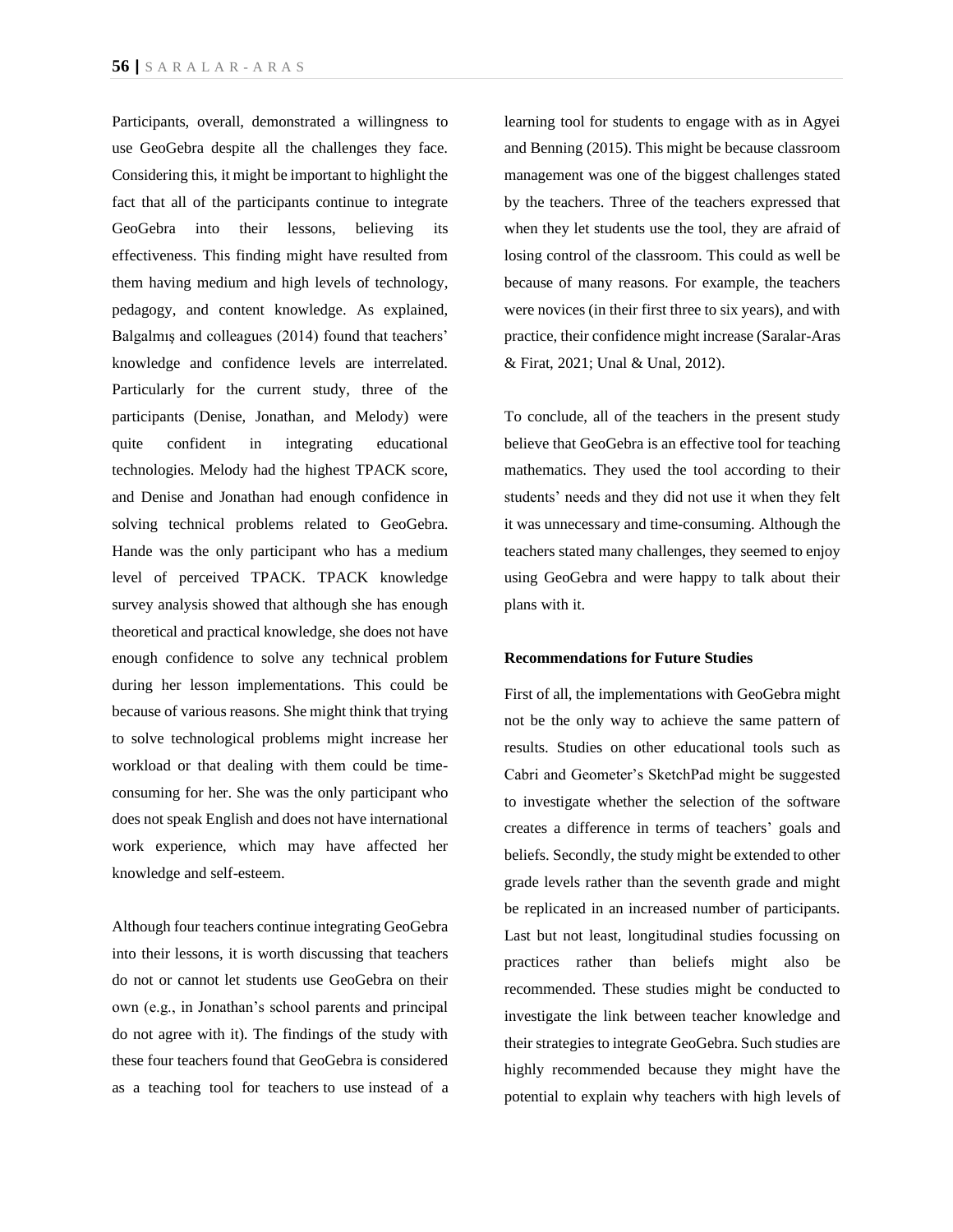perceived TPACK chose to continue integrating GeoGebra despite a number of difficulties they face.

## **Implications for Educational Practices**

The findings of the study might provide researchers, programme developers, middle school teachers and policymakers with essential information related to the middle school teachers' purposes of use and beliefs regarding GeoGebra, and the difficulties when teachers use this tool in their seventh-grade classes. This study might not only help teachers to gain selfawareness of their beliefs and practices with the tool whilst discussing them during the interviews (Hohenwarter et al., 2008) but also provide them with a chance to teach with technology-based lesson plans. Related to this, participating teachers' teaching might be improved through the reflection process during the interviews on their practices. Moreover, teachers' GeoGebra-based lesson plans and backup plans to be used if GeoGebra fails to work might set good examples for other teachers.

It might be advised to programme developers to improve or update the content of existing pre-service and in-service training sessions so that they meet the needs of teachers and help them overcome the challenges they might have. For this reason, complementary GeoGebra activities could be added to existing training sessions to teach necessary technological and pedagogical skills (Preiner & Hohenwarter, 2007; Koehler & Mishra, 2009; Niess, 2006). In addition to these, follow-up workshops could be suggested to provide opportunities for teachers and prospective teachers to practice what they have learnt before using the tool in real classrooms. This might help them discover the potential of the software and

the practical use of it and reach the expertise to guide students to achieve expected learning outcomes. The final point regarding the students' guidance is important as it was observed in most of the lessons that GeoGebra was a tool for teachers to use and the students to look at, passively; and other lessons were quite focused on teachers.

All in all, attitudes, beliefs, and emotions all play a part in people's interest in and responses to mathematics in general, as well as their use of mathematics in their daily lives (Hannula et al., 2019b). As a result, it is not unexpected that teachers' values are inextricably linked to their teaching and are vital to their methods (Nespor, 1987). Many studies have found a substantial correlation between math teachers' views and their teaching methods (Cross, 2009; Stipek et al., 2001; Zakaria & Maat, 2012). Teachers are in charge of finding and evaluating teaching resources and tools, selecting the most appropriate technologies for their lessons, determining the most effective ways to incorporate those technologies into their lessons, planning the content of these lessons, and creating teaching environments. It should come as no surprise that teachers have a significant role in their classes' learning with technology. Hence, the current study investigated mathematics teachers' beliefs and goals regarding the integration of GeoGebra into Year 7 classes.

## **Acknowledgements**

This research is funded by the University of Nottingham's School of Education and the Turkish Ministry of National Education.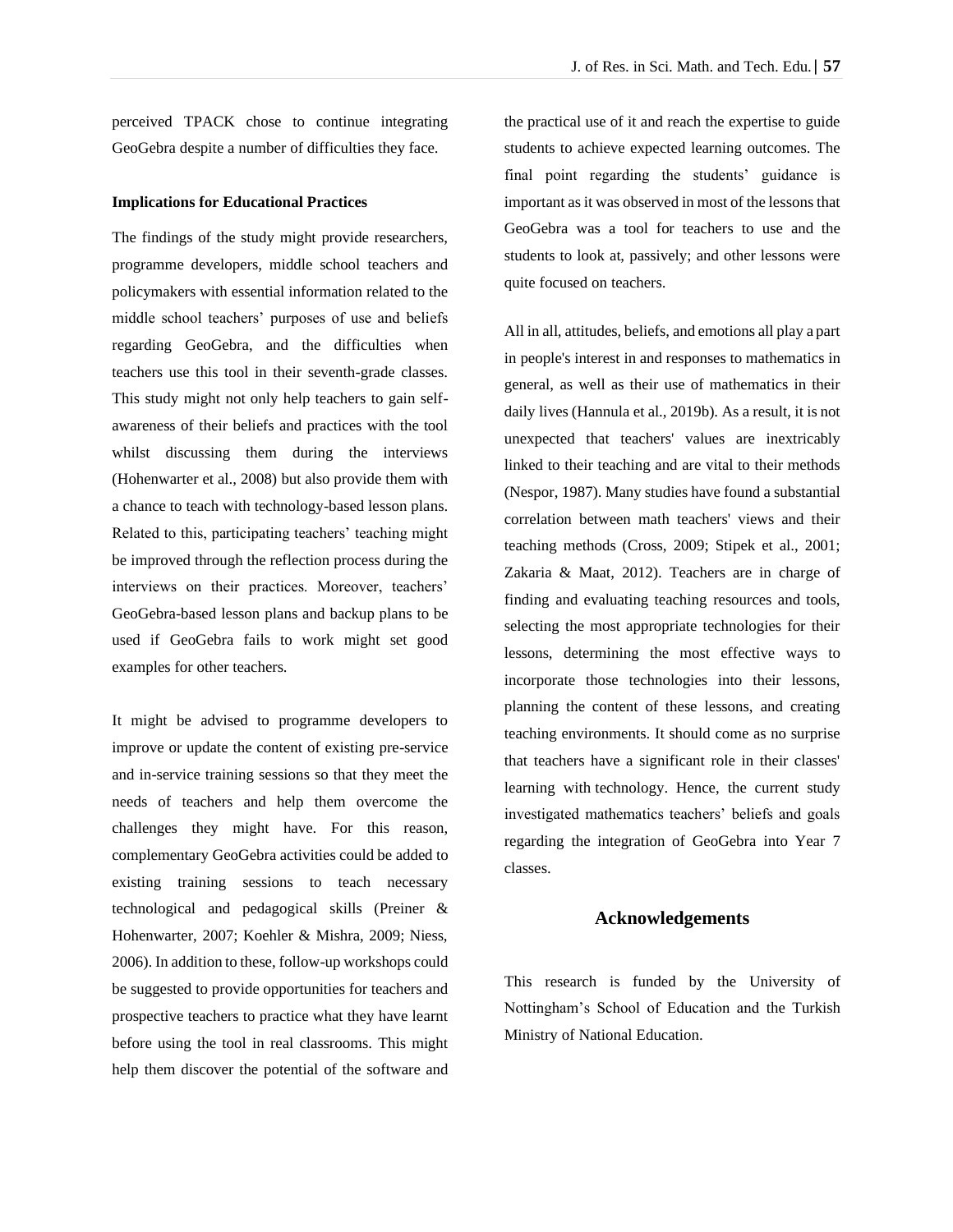## **References**

- Agyei, D. D., & Benning, I. (2015). Pre-service teachers' use and perceptions of GeoGebra software as an instructional tool in teaching mathematics. *Journal of Educational Development and Practice, 5*(1), 14-30. https://doi.org/10.3844/jmssp.2012.253.257
- Akyıldız, P., Aktaş, F., Dede, Y. & Haciömeroğlu, G. (2021). Mathematics teachers' values about teaching mathematics. *Studies in Educational Evaluation, 68*. https://doi.org/10.1016/j.stueduc.2020.100954
- Alabdulaziz, M. S., Aldossary, S. M., Alyahya, S. A., & Althubiti, H. M. (2021). The effectiveness of the GeoGebra Programme in the development of academic achievement and survival of the learning impact of the mathematics among secondary stage students. *Education and Information Technologies, 26*(3), 2685-2713. https://link.springer.com/article/10.1007/s10639-020-10371-5
- Arbain, N., & Shukor, N. A. (2015). The effects of GeoGebra on students' achievement. *Procedia-Social and Behavioral Sciences, 172,* 208-214. https://doi.org/10.1016/j.sbspro.2015.01.356
- Balgalmış, E., Çakıroğlu, E., & Shafer, K. (2014). An investigation of a pre-service elementary mathematics teacher's techno-pedagogical content knowledge within the context of teaching practices. In M. Searson & M. Ochoa (Eds.), *Proceedings of Society for Information Technology & Teacher Education International Conference 2014* (pp. 2210–2217). Chesapeake, VA: AACE.
- Bates, T. (2005). *Technology, e-learning and distance education*. London: Rutledge.
- Batubara, B. M. (2021). The Problems of the World of Education in the Middle of the Covid-19 Pandemic. *Budapest International Research and Critics Institute (BIRCI-Journal): Humanities and Social Sciences*, *4*(1), 450–457. https://doi.org/10.33258/birci.v4i1.1626
- Benning, I. (2021). Enacting Core Practices of Effective Mathematics Pedagogy with GeoGebra. *Mathematics Teacher Education and Development*, *23*(2), 102–127. https://eric.ed.gov/?id=EJ1306877
- Birgin, O., & Uzun Yazıcı, K. (2021). The effect of GeoGebra software–supported mathematics instruction on eighthgrade students' conceptual understanding and retention. *Journal of Computer Assisted Learning, 37*(4), 925–939. https://doi.org/10.1111/jcal.12532
- Bray, A., & Tangney, B. (2017). Technology usage in mathematics education research–a systematic review of recent trends. *Computers & Education, 114*, 255–273. https://10.1016/j.compedu.2017.07.004
- Bu, L., Spector, M., & Hacıömeroğlu, E. S. (2011). Toward model-centred mathematics learning and instruction using GeoGebra: A theoretical framework for learning mathematics with understanding. In *Model Centered Learning* (1st ed., pp. 13–40).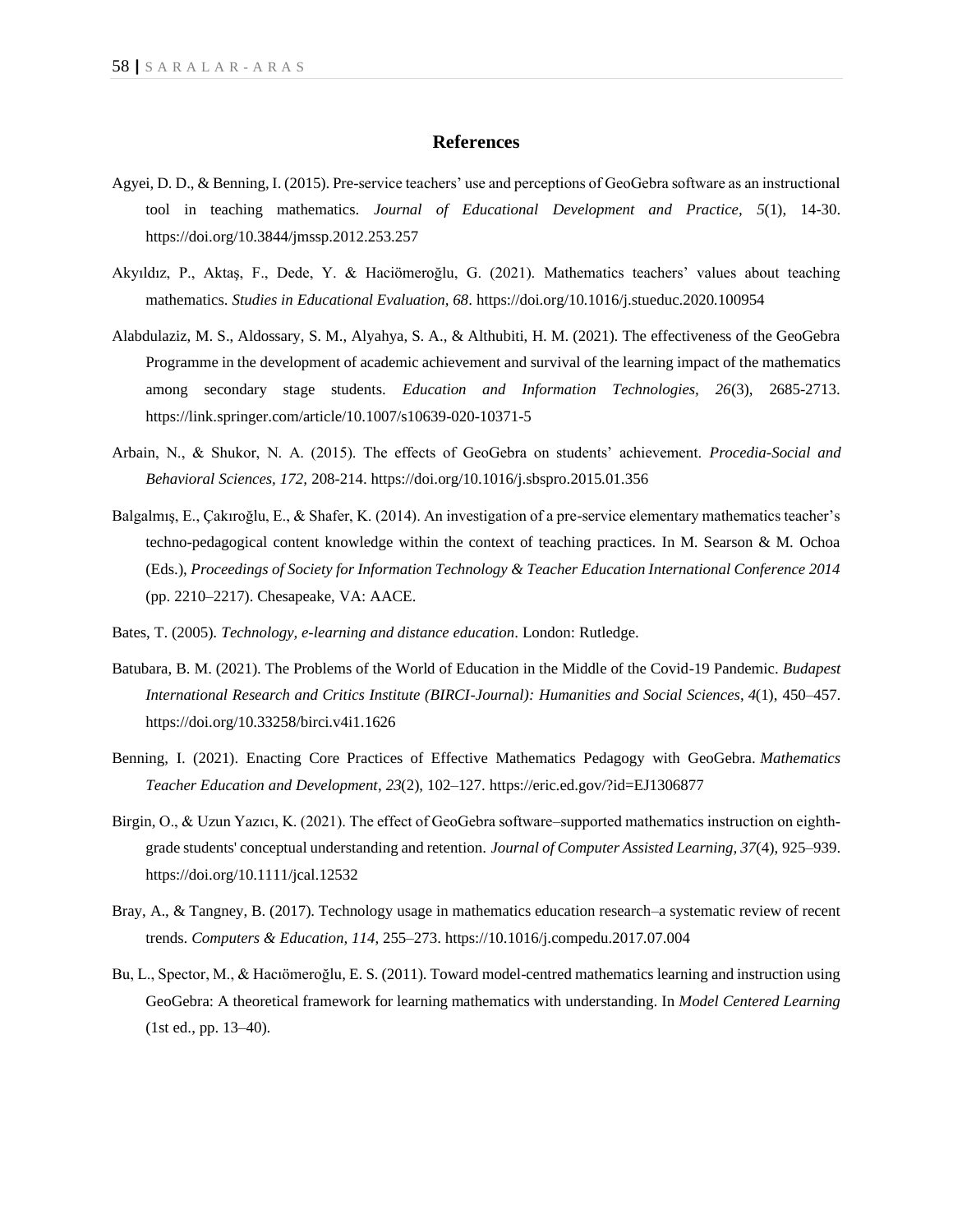- Bulut, A. (2012). *Investigating perceptions of preservice mathematics teachers on their technological pedagogical content knowledge (TPACK) regarding geometry*. [Unpublished Master's Thesis]. Middle East Technical University.
- Bulut, M., & Bulut, N. (2011). Pre-service teachers' usage of dynamic mathematics software. *Turkish Online Journal of Educational Technology*, *10*(4), 294–299. https://files.eric.ed.gov/fulltext/EJ946637.pdf
- Celen, Y. (2020). Student opinions on the use of GeoGebra software in mathematics teaching. *Turkish Online Journal of Educational Technology*, *19*(4), 84–88. https://eric.ed.gov/?id=EJ1272890
- Clarkson, P., Seah, W. T., Pang, J. (Eds.). (2019). *ICME 13 Monograph on Values and Valuing in Mathematics Education*. Springer. https://link.springer.com/book/10.1007/978-3-030-16892-6
- Cohen, J. (1960). A coefficient agreement for nominal scales. *Educational and Psychological Measurement, 20*(1), 213–220. https://doi.org/10.1177/001316446002000104
- Cross, D. I. (2009). Alignment, cohesion, and change: Examining mathematics teachers' belief structures and their influence on instructional practices. *Journal of Mathematics Teacher Education*, *12*(5), 325–346. https://doi.org/10.1007/S10857-009-9120-5
- Dikkartin-Övez, F. T. (2018). The impact of instructing quadratic functions with the use of GeoGebra software on students' achievement and level of reaching acquisitions. *International Education Studies*, *11*(7), 1–11. https://www.learntechlib.org/p/189441/
- Edwards, J., & Jones, K. (2006). Linking geometry and algebra with GeoGebra. *Mathematics Teaching*, *194*(1), 28– 30. https://eprints.soton.ac.uk/19198/1/Edwards\_Jones\_linking\_geometry\_and\_algebra\_MT\_2006.pdf
- Ernest, P. (1989). The impact of beliefs on the teaching of mathematics. *Mathematics Teaching: The State of the Art*, *249*, 254. http://webdoc.sub.gwdg.de/edoc/e/pome/impact.htm
- Eryiğit, P. (2010). *The effect of utilising the three-dimensional dynamic geometry software in geometry teaching on 12th -grade students, their academic standings, their attitude towards geometry* [Unpublished Master's Thesis]. Dokuz Eylul University.
- Fraenkel, J. R., Wallen, N. E., & Hyun, H. H. (2015). *How to design and evaluate research in education* (9<sup>th</sup> ed.). New York: Mc Graw Hill Education.
- GeoGebra Official Web Page. (2021). GeoGebra: Powerful, free, online graphing calculator and interactive geometry. https://www.geogebra.org/
- Grandgenett, N. (2007). GeoGebra. *Mathematics and Computer Education*, *41*(3), 276–278.
- Hannula, M. S., Leder, G. C., Morselli, F., Vollstedt, M., & Zhang, Q. (2019a). Fresh perspectives on motivation, engagement, and identity: An introduction. In *ICME 13 Monograph on Affect and Mathematics Education* (pp. 3–14). Springer. https://doi.org/10.1007/978-3-030-13761-8\_1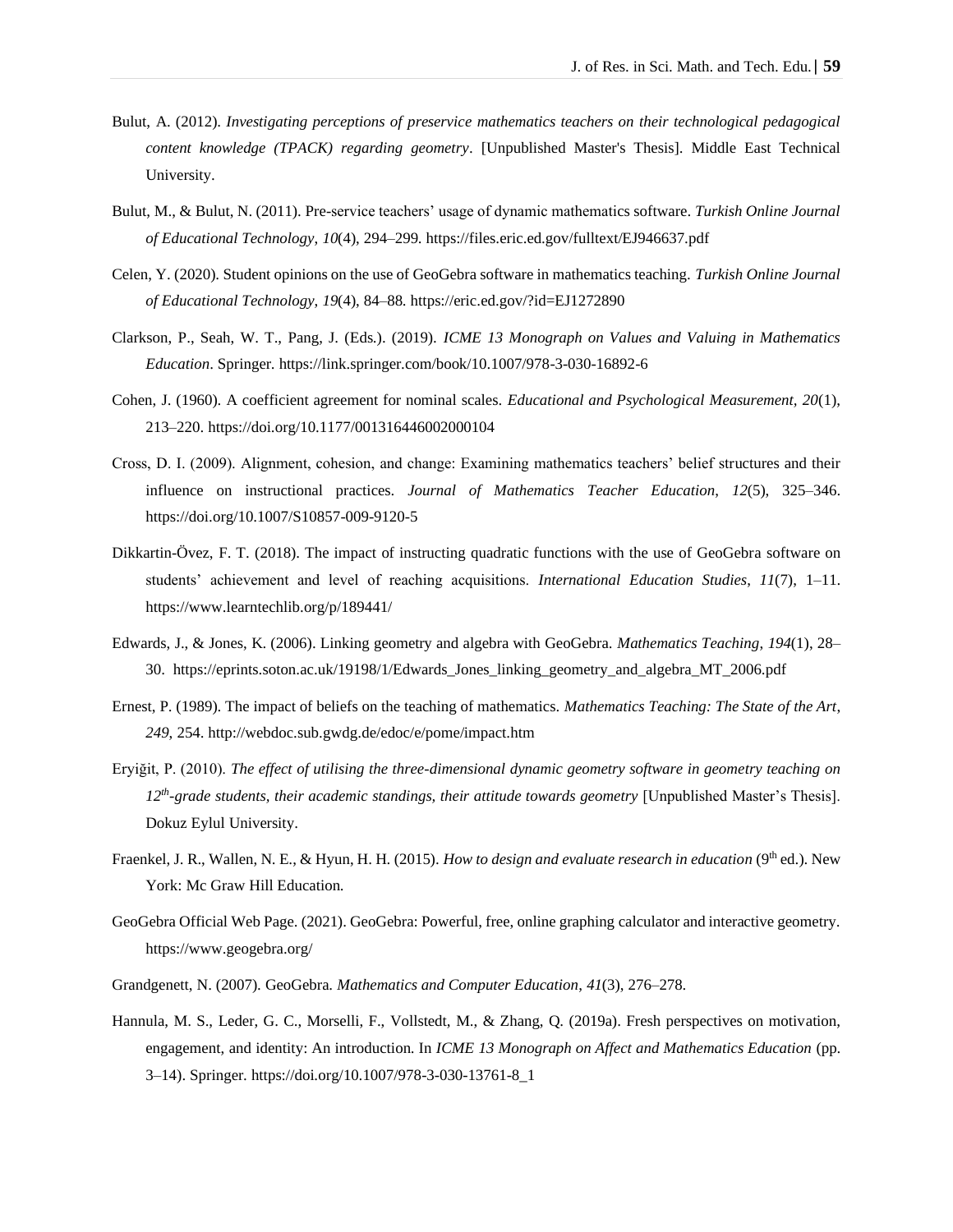- Hannula, M. S., Leder, G. C., Morselli, F., Vollstedt, M., & Zhang, Q. (2019b). Fresh perspectives on motivation, engagement, and identity: A conclusion. In ICME 13 Monograph on Affect and Mathematics Education (pp. 431–437). Springer. https://doi.org/10.1007/978-3-030-13761-8\_20
- Healy, L., & Hoyles, C. (2011). Software tools for geometrical problem-solving: Potentials and pitfalls. *International Journal of Computers for Mathematical Learning*, *6*(1), 235–256. https://www.learntechlib.org/p/93836/
- Hohenwarter, M., Hohenwarter, J., & Lavicza, Z. (2008). Introducing dynamic mathematics software to secondary school teachers: The case of GeoGebra. *Journal of Computers in Mathematics and Science Teaching*, *28*(2), 135–146. https://www.learntechlib.org/p/30304/
- Horzum, T., & Ünlü, M. (2017). Pre-Service mathematics teachers' views about GeoGebra and its use. *Acta Didactica Napocensia*, *10*(3), 77-90. https://doi.org/10.24193/adn.10.3.8
- Icel, R. (2011). *Effects of computer-supported learning on mathematics achievement: GeoGebra example*. [Unpublished Doctoral Dissertation]. Selçuk University.
- Karaarslan, E., Boz, B., & Yıldırım, K. (2013). Technology-based approaches in mathematics and geometry education. In *XVIII. Internet Conference* (pp. 9–11). Istanbul, Turkey.
- Kim, B., & Reeves, T. C. (2007). Reframing research on learning with technology: In search of the meaning of cognitive tools. *Instructional Science*, *35*(3), 207–256. https://doi.org/10.1007/s11251-006-9005-2
- Koehler, M. J., & Mishra, P. (2009). What is technological pedagogical content knowledge? *Contemporary Issues in Technology and Teacher Education*, *9*(1), 60–70. https://doi.org/10.1111/j.1467-9620.2006.00684.x
- McCulloch, A.W., Hollebrands, K, Lee, H., Harrison, T., & Mutlu, A. (2018). Factors that influence secondary mathematics teachers' integration of technology in mathematics lessons. *Computers & Education, 123,* 26– 40. https://doi.org/10.1016/j.compedu.2018.04.008
- Mehanovic, S. (2011). *The potential and challenges of the use of Dynamic Software in upper secondary mathematics: Students' and teachers' work with integrals in GeoGebra based environments* [Unpublished Doctoral dissertation]. Linköping University.
- Merriam, S. B. (1998). *Qualitative research and case study applications in education*. San Francisco: Jossey-Bass.
- Mishra, P., & Koehler, M. J. (2006). Technological pedagogical content knowledge: A framework for teacher knowledge. *Teachers College Record*, *108*(6), 1017–1054. https://doi.org/10.1111/j.1467-9620.2006.00684.x
- Ministry of National Education (2010). Turkey's Movement of Enhancing Opportunities and Improving Technology (FATIH). http://fatihprojesi.meb.gov.tr/en/
- Musa, M., Mamat, Y., & Ghazali, M. (2021). Teachers' Status of GeoGebra Use in The Teaching of Geometric Transformation. *Turkish Journal of Computer and Mathematics Education (TURCOMAT), 12*(14), 4326–4332. https://turcomat.org/index.php/turkbilmat/article/view/11294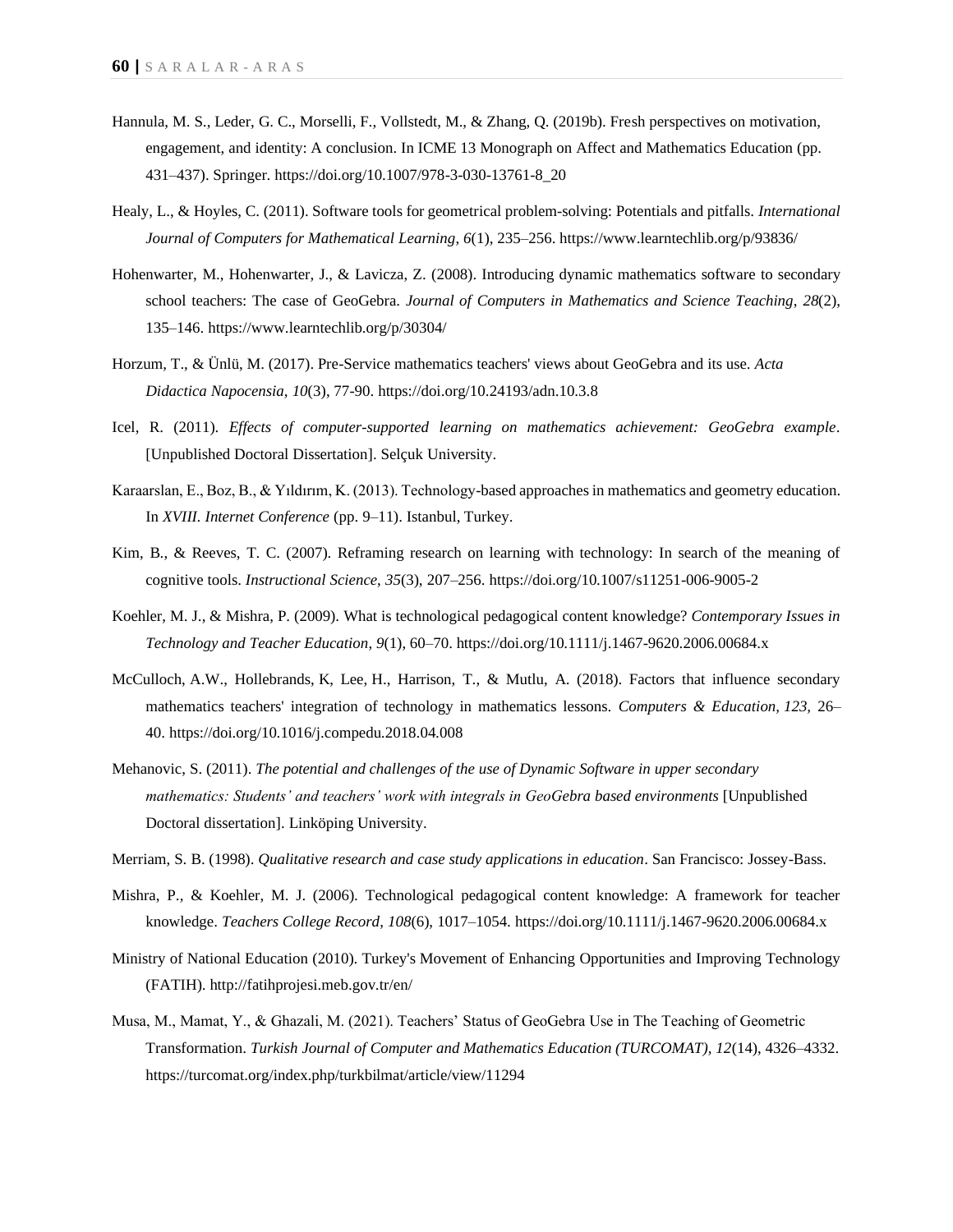- Mwingirwa, I. M., & Miheso-O'Connor, M. K. (2016). Status of teachers' technology uptake and use of GeoGebra in teaching secondary school mathematics in Kenya. *International Journal of Research in Education and Science*, *2*(2), 286–294. https://www.learntechlib.org/p/193344/
- Nespor, J. (1987). The role of beliefs in the practice of teaching. *Journal of Curriculum Studies*, *19*(4), 317–328. https://doi.org/10.12691/education-4-2A-3
- Niess, M. (2005). Preparing teachers to teach science and mathematics with technology: Developing a technology pedagogical content knowledge. *Teaching and Teacher Education*, *21*(5), 509–523. http://dx.doi.org/10.1016/j.tate.2005.03.006
- Niess, M. (2006). Guest Editorial: Preparing teachers to teach mathematics with technology. *Contemporary Issues in Technology and Teacher Education*, *6*(2), 195–203. https://www.learntechlib.org/p/22932/
- Niess, M. (2008). Mathematics teachers developing technology, pedagogy and content knowledge (TPACK) (pp. 5297–5304). Presented at the Society for Information Technology & Teacher Education International Conference, Association for the Advancement of Computing in Education (AACE). https://www.learntechlib.org/primary/p/28121/
- Nur, M. A. (2010). *Factors that Influence Secondary School Students' Performance in Mathematics in Banadir Region, Somalia* (Master's Thesis). Kenyatta University, Kenya.
- Polly, D., & Orrill, C. H. (2016). Designing professional development to support teachers' TPACK in elementary school mathematics. In M. C. Herring, M. J. Koehler, & P. Mishra (Eds.), *Handbook of Technological Pedagogical Content Knowledge (TPACK) for Educators* (pp. 259–268). New York: Routledge.
- Preiner, J. (2008). *Introducing dynamic mathematics software to mathematics teachers: The case of GeoGebra* [Unpublished PhD Thesis]. The University of Salzburg.
- Preiner, J., & Hohenwater, M. (2007). Creating mathlets with open source tools. *The Journal of Online Mathematics and its Applications*, *7*(1), 1–29.
- Rubin, H. J., & Rubin, I. R. (1998). *Qualitative interviewing: The art of hearing data*. London: Sage.
- Ruthven, K. (2005). Expanding current practice in using dynamic geometry to teach about angle properties. *MicroMath*, *21*(2), 26–30. [https://www.educ.cam.ac.uk/research/programmes/istl/M\\_DGS2.pdf](https://www.educ.cam.ac.uk/research/programmes/istl/M_DGS2.pdf)
- Saralar, I., Isiksal-Bostan, M., & Akyuz, D. (2018). The evaluation of a pre-service mathematics teacher's TPACK: A case of 3D shapes with GeoGebra. *International Journal for Technology in Mathematics Education, 25*(2), 3– 21. [https://doi.org/10.1564/tme\\_v25.2.01](https://doi.org/10.1564/tme_v25.2.01)
- Saralar-Aras, I., & Firat, K. (2021). Preparing pre-service primary teachers to teach with technology: A case of England. *Elementary Education Online, 20*(1), 777-788. <https://doi.org/10.17051/ilkonline.2021.01.71>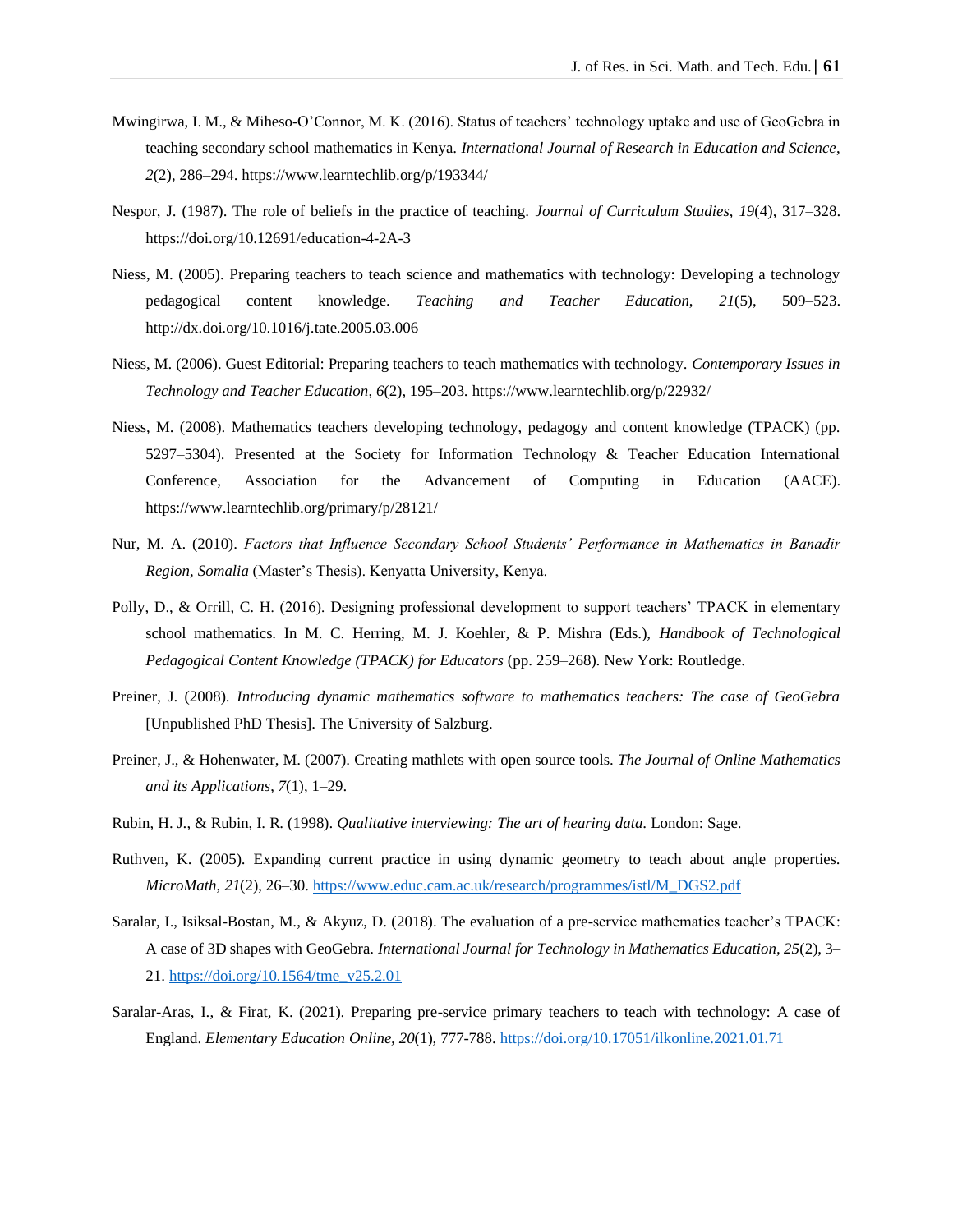- Schmidt, D. A., Baran, E., Thompson, A. D., Mishra, P., Koehler, M. J., & Shin, T. S. (2009). Technological Pedagogical Content Knowledge (TPACK). *Journal of Research on Technology in Education*, *42*(2), 123–149. https://files.eric.ed.gov/fulltext/EJ868626.pdf
- Silverman, D. (2005). *Doing qualitative research: A practical handbook* (2nd ed.). London: Sage.
- Stipek, D. J., Givvin, K. B., Salmon, J. M., & MacGyvers, V. L. (2001). Teachers' beliefs and practices related to mathematics instruction. *Teaching and Teacher Education*, *17*(2), 213–226. https://doi.org/10.1016/S0742- 051X(00)00052-4
- Suryani, A. I., & Rofiki, I. (2020, February). The practicality of mathematics learning module on triangles using GeoGebra. In *Journal of Physics: Conference Series* (Vol. 1470, No. 1, p. 012079). IOP Publishing.
- Tezer, M. (2018). The effect of an answer-based computer-assisted geometry course on students' success level and attitudes. *Quality & Quantity*, *52*(5), 2321–2329. https://doi.org/10.1007/s11135-017-0666-5
- Unal, Z., & Unal, A. (2012). The impact of years of teaching experience on the classroom management approaches of elementary school teachers. *International Journal of Instruction, 5*(2), 41-60. https://eric.ed.gov/?id=ed533783
- Wassie, Y. A., & Zergaw, G. A. (2019). Some of the potential affordances, challenges and limitations of using GeoGebra in mathematics education. *Eurasia Journal of Mathematics, Science and Technology Education, 15*(8), em1734. https://www.turcomat.org/index.php/turkbilmat/article/view/11294
- Yang, X., Kaiser, G., König, J., & Blömeke, S. (2020). Relationship between pre-service mathematics teachers' knowledge, beliefs and instructional practices in China. *ZDM*, 1-14. https://doi.org/10.1007/s11858-020- 01145-x
- Yin, R. K. (2017). *Case study research and applications: Design and methods*. Sage publications.
- Yurekli, B., Stein, M. K., Correnti, R., & Kisa, Z. (2020). Teaching mathematics for conceptual understanding: Teachers' beliefs and practices and the role of constraints. *Journal for Research in Mathematics Education*, *51*(2), 234–247. https://staging-pubs.nctm.org/view/journals/jrme/51/2/article-p234\_1.xml
- Zakaria, E., & Maat, S. M. (2012). Mathematics teachers' beliefs and teaching practices. *Journal of Mathematics and Statistics*, *8*(2), 191–194. https://thescipub.com/pdf/jmssp.2012.191.194.pdf
- Zbiek, R., & Hollebrands, K. (2008). A research-informed view of the process of incorporating mathematics technology into classroom practice by inservice and prospective teachers. In *M.K. Heid, & G. Blume (Eds.), Handbook of research on technology in the learning and teaching of mathematics: Syntheses and perspectives,* (pp. 287–344). Information Age.